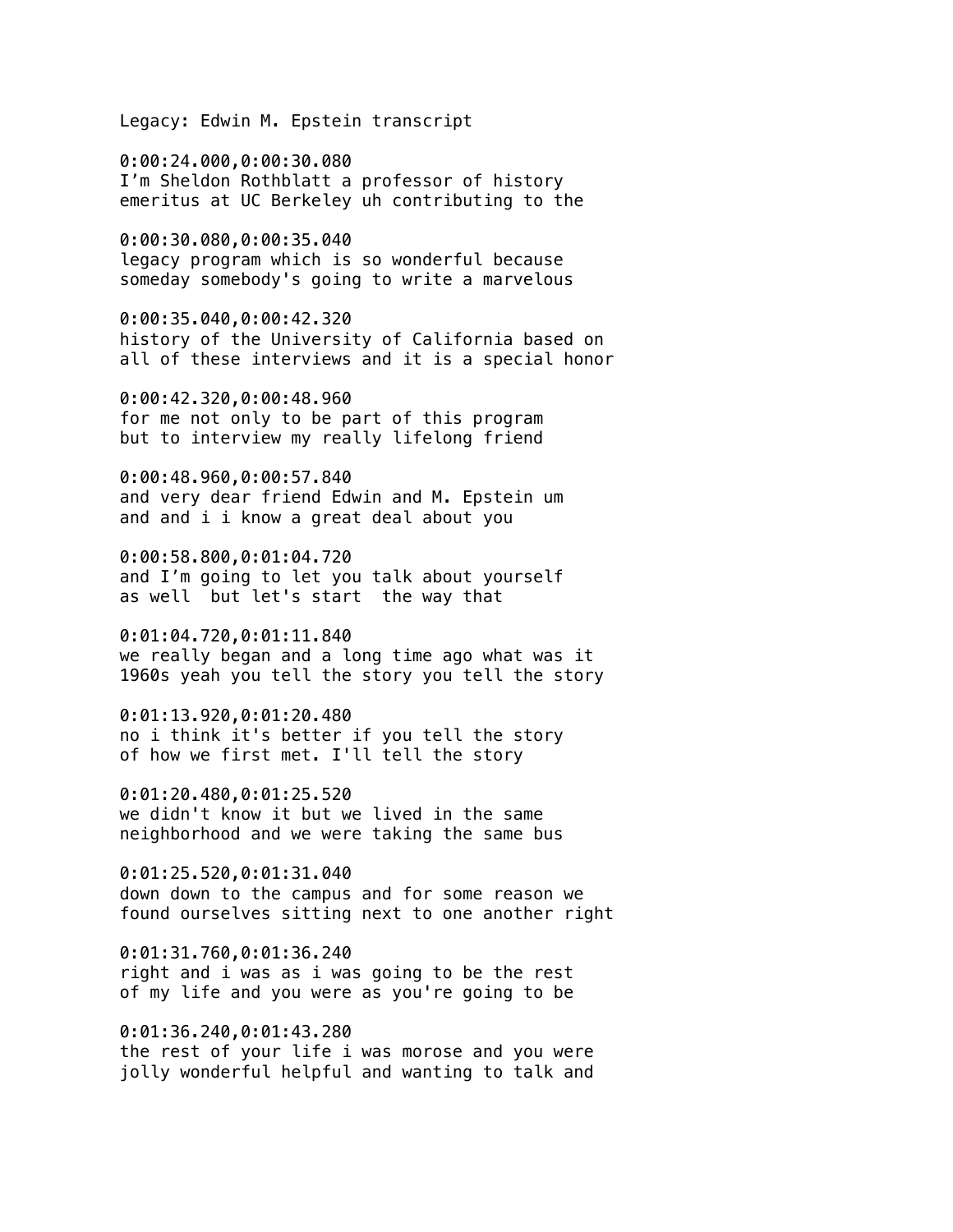0:01:43.280,0:01:48.720 i remember on that particular day i didn't want to talk and here was this chap who wants to talk 0:01:49.280,0:01:55.600 at any rate we got over that uh and life went on and we spent a great deal of time together our 0:01:55.600,0:02:02.400 families have grown up together and here we are many many years later in another century 0:02:03.600,0:02:07.520 that's right it's quite extraordinary 0:02:07.520,0:02:13.840 one would hardly believe it at any rate let's go back to that bus ride and listen 0:02:15.520,0:02:21.200 what are you doing here i might have said or what is your connection? 0:02:25.920,0:02:34.000 i mean you have to understand this was in 1964 that this all took place and i said 0:02:34.000,0:02:41.760 effectively I've just come to the campus I'm a lecturer in the well wasn't the 0:02:41.760,0:02:49.840 HAAS school in those days but just the school of business administration my wife and my 0:02:50.880,0:02:55.280 family have just come with we've just come within the last few weeks 0:02:56.160,0:03:01.760

and we're getting to know Berkeley and and the campus how about yourself

0:03:03.200,0:03:11.440 yeah so what did i tell you i have no idea at any rate uh it was most unusual because you

0:03:11.440,0:03:18.720 were a lawyer and you had um a graduate of Yale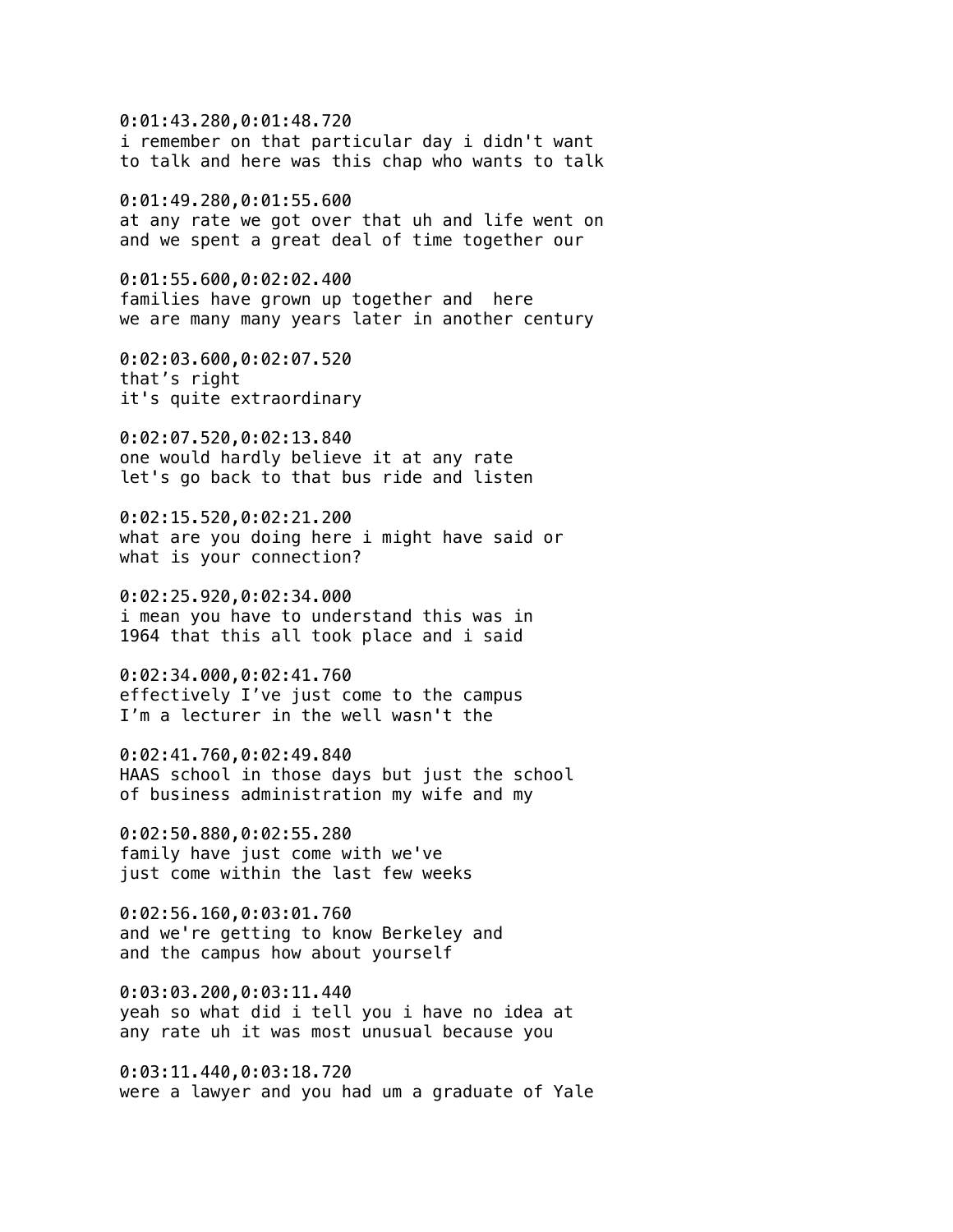but you'd also been a clerk i think what in the

0:03:18.720,0:03:24.960 Philadelphia supreme court or something yeah Pennsylvania supreme court Pennsylvania supreme

0:03:24.960,0:03:30.880 court and you had um so now you were embarking on something different and you had to really explain

0:03:30.880,0:03:35.840 that to me but i think you had in mind didn't you that you were going to get come to Berkeley

0:03:35.840,0:03:42.480 and get a doctorate in political science was that in the well what it was the arrangement was that

0:03:44.000,0:03:53.280 i would be teaching full-time as a lecturer meant uh two classes a semester we were we

0:03:53.280,0:04:00.720 were back then we were in the semester system uh before switching and then switching back and also

0:04:00.720,0:04:07.120 i would pursue graduate studies in political science which was sort of my undergraduate

0:04:08.320,0:04:19.520 major and what my interests really were politics and law was sort of a fusion of two and this was in 64.

0:04:20.240,0:04:28.080 and god i always wish that i had come a year earlier so i would have seen Berkeley

0:04:28.080,0:04:35.280 in what i call the antebellum period before all hell broke groups and just had a chance to

0:04:35.840,0:04:42.960 see what the campus had been like and uh and this is the course in which i started out

0:04:44.080,0:04:53.680 it's not you know despite all the romanticism that uh attaches to the free speech movement and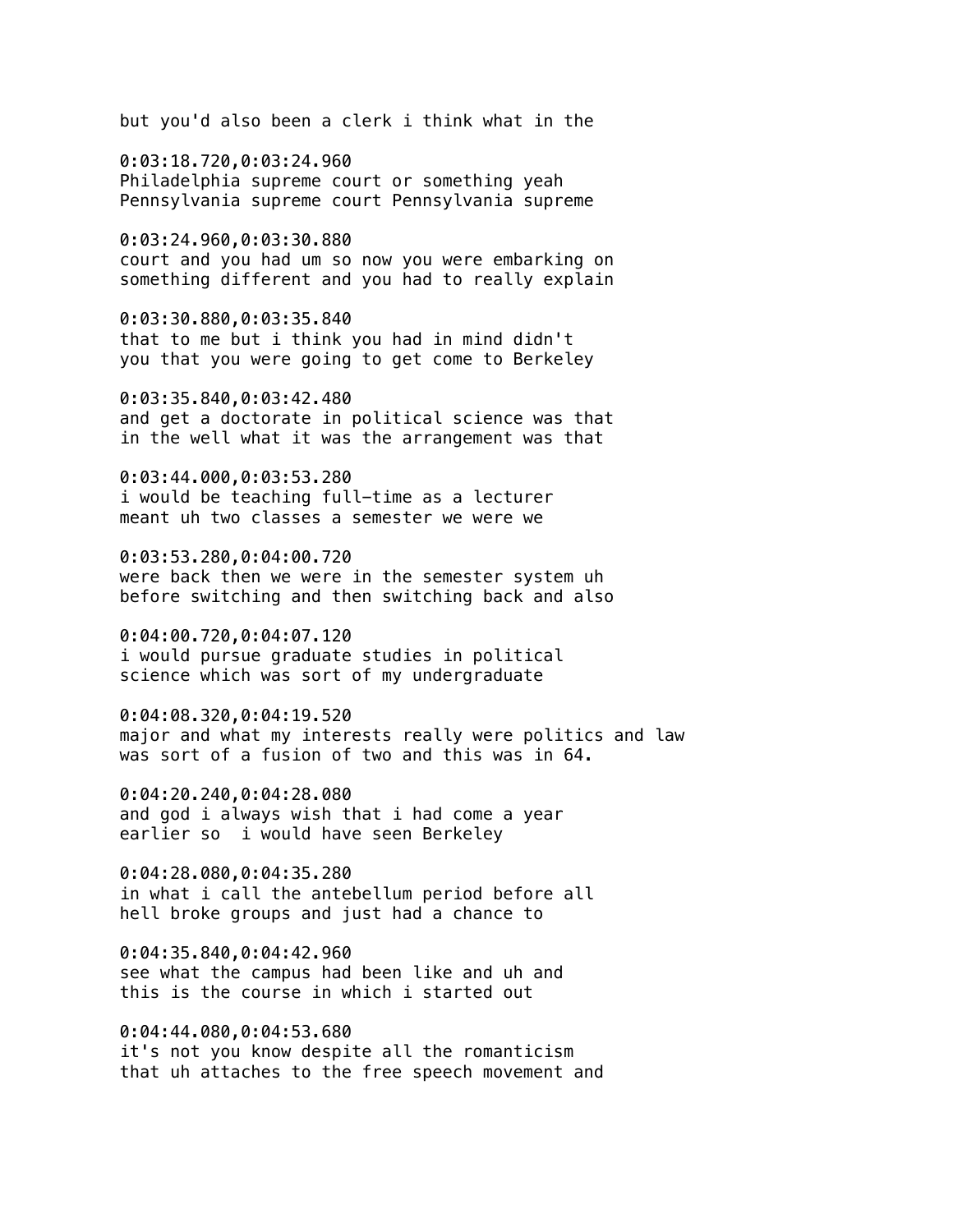0:04:54.560,0:05:04.880 the opening of a campus in terms of issues that related to speech and also relative

0:05:08.240,0:05:18.800 how far administrative leadership and decisions uh would go students felt very much out of

0:05:18.800,0:05:27.040 the picture at that time in terms of decision making on the campus and its long-term effects

0:05:27.040,0:05:33.680 free speech movement was very very important not just in Berkeley but uh but elsewhere but

0:05:33.680,0:05:41.920 it wasn't easy for someone who was just coming and pursuing a full-time graduate program and

0:05:41.920,0:05:49.680 also uh teaching full-time and moving in a family that never been in California until we set foot

0:05:50.320,0:06:01.360 to come to Berkeley and um it wasn't an easy time and um it's a little bit preamble i think that's

0:06:01.360,0:06:07.840 necessary to uh coming i um that's what I've thought of doing a memoir which I've not done

0:06:09.520,0:06:15.200 i would call it the accidental academic because i never intended to be an academic

0:06:16.400,0:06:26.320 i knew from the age of 13 i was going to be a Philadelphia lawyer Philadelphia lawyer and a cpa

0:06:27.360,0:06:37.520 and unlike my two older brothers i had no particular interest in and i had no particular

0:06:37.520,0:06:47.120 abilities in so-called stem what we would call stem subjects today mathematics the sciences

0:06:47.120,0:06:51.360 things of this nature and well just was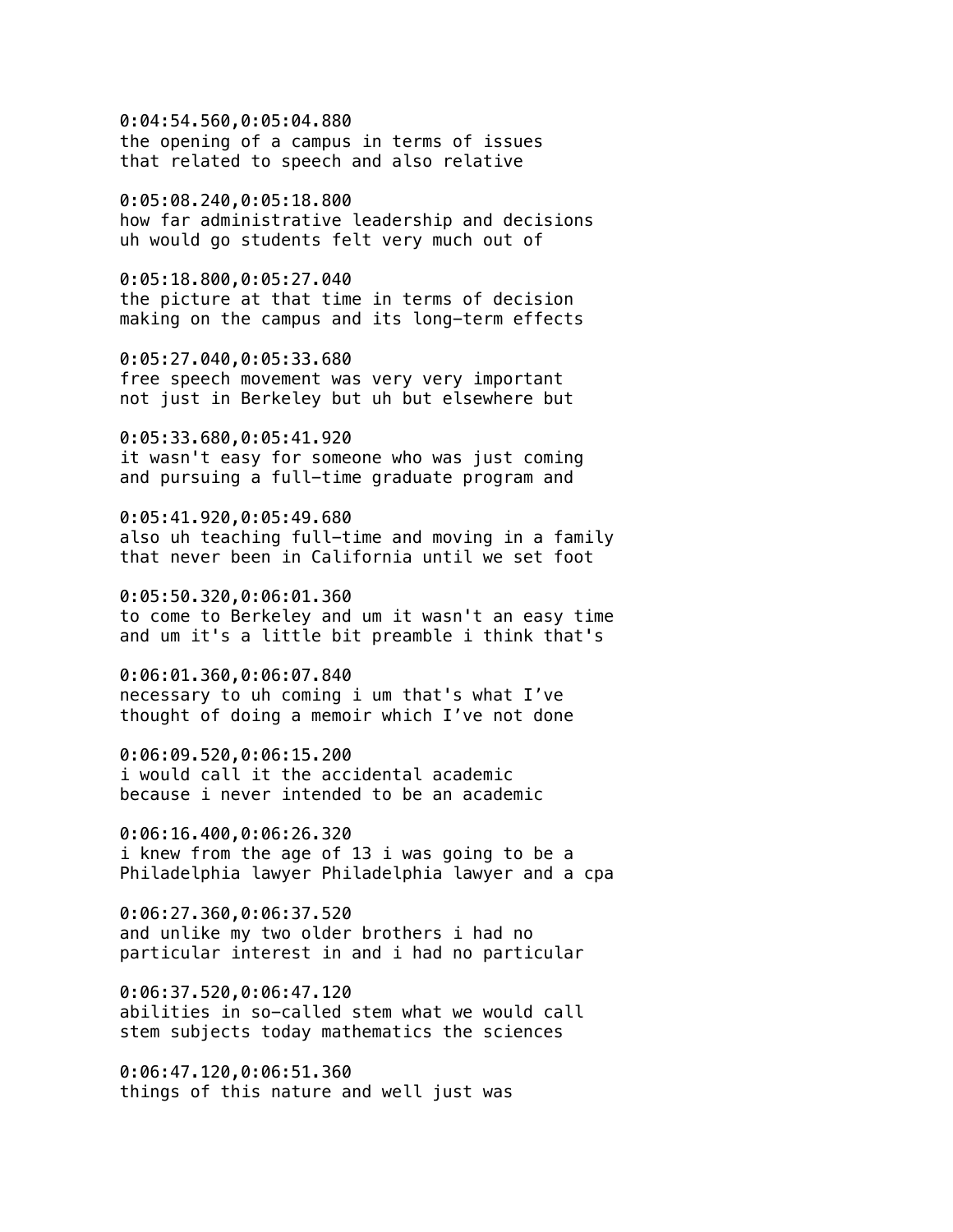something that intuitively came to me

0:06:52.400,0:06:59.680 that's how i started out i graduated from my high school i graduated from yale law school

0:07:00.400,0:07:06.560 and did a judicial courtship and then started practicing which with a

0:07:07.280,0:07:16.640 law firm in Philadelphia and at the same time once again serendipity played a its role

0:07:17.520,0:07:26.640 uh I'm a great believer in serendipity in life's life's course of unfolding

0:07:28.480,0:07:38.400 i had had lunch with a professor of mine at uh at Penn who was chair of what was then the

0:07:38.400,0:07:43.840 business law department a few weeks later i had a phone call from him saying that

0:07:45.200,0:07:51.520 a man who was supposed to teach an eight o'clock course introductory course had a heart attack and

0:07:51.520,0:07:59.440 died would i be willing to teach the eight o'clock course and i thought about it and

0:08:00.960,0:08:08.080 checked with the firm with which i was also just about to start and they said yeah sure

0:08:08.080,0:08:20.240 it's okay as long as you are able to fulfill your responsibilities here so we so i started

0:08:21.440,0:08:26.640 and i found that i enjoyed enjoying the teaching and had good results with students

0:08:27.840,0:08:32.080 but also i started to see something that was occurring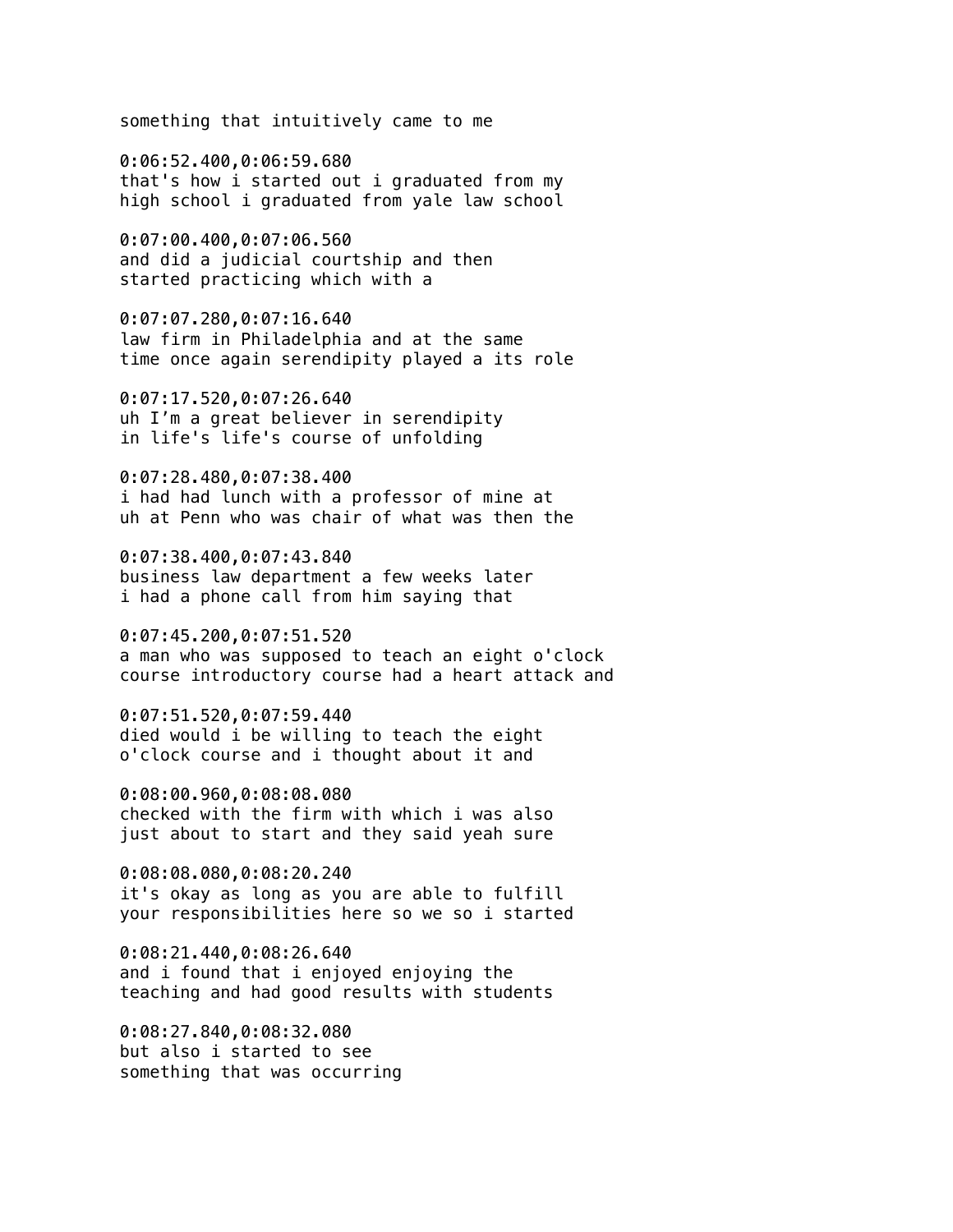0:08:33.040,0:08:39.840 in law but also in other professions medicine particularly that i could uh

0:08:41.440,0:08:52.640 i could see and that is that these professions were transitioning much more into businesses it's

0:08:52.640,0:08:59.360 not that there weren't business considerations in practicing law before this or practicing medicine

0:09:00.080,0:09:09.200 but it was really transitioning into what we know today is equal practice and in medical practice

0:09:10.640,0:09:22.480 and I'm not sure that this is what i had bargained for i had i guess almost romantic notions or

0:09:22.480,0:09:32.480 some somewhat if if you will idealistic if not naive notions of uh what

0:09:32.480,0:09:41.040 the lawyer was or should be should be and many are today still that is with the chief justice

0:09:42.000,0:09:51.920 of the Pennsylvania supreme court in swearing in my cohort and me reminded us he said you were

0:09:51.920,0:09:59.440 officers of the court first and foremost and had an obligation a responsibility

0:10:00.480,0:10:09.760 to the law to the legal process legal system and my instinct told me that

0:10:11.040,0:10:18.160 i was going to be very comfortable with the business aspects of legal practice the same time

0:10:19.200,0:10:26.080 when i was teaching at the Wharton school a colleague of mine came to a conference in Berkeley

0:10:27.120,0:10:35.040 first conference that was dealing specifically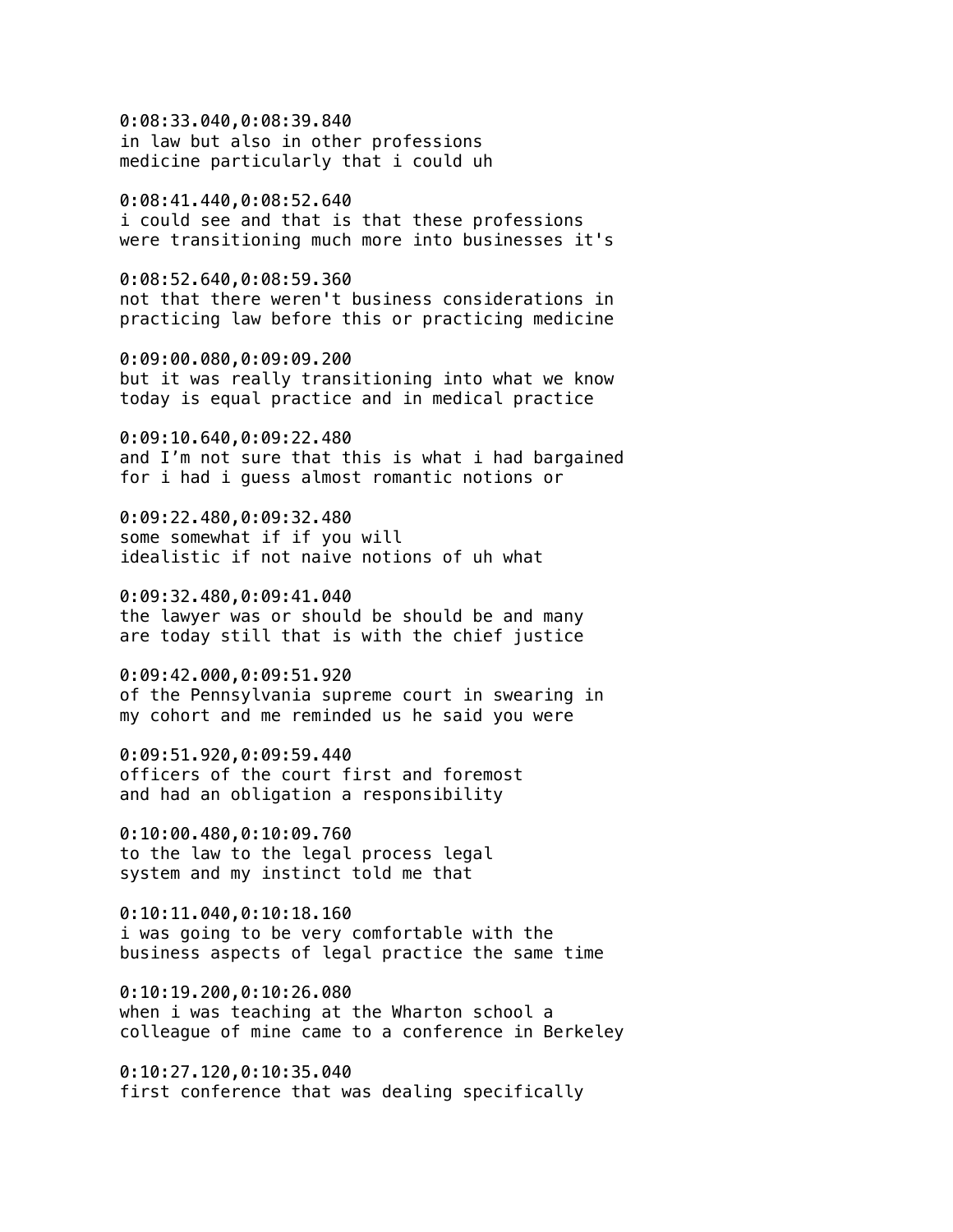with the subject of business and society the

0:10:35.040,0:10:42.640 social political role of business as opposed to what the focus in business schools

0:10:44.480,0:10:49.200 were traditionally was and that is the economic side of things

0:10:51.440,0:10:58.320 and he said that they were looking for you know a young lawyer who had an interest in social science

0:10:59.440,0:11:05.200 and uh we'd be prepared to teach and also do graduate work in whatever field

0:11:06.160,0:11:15.760 uh he well he was interested in there were no no she's in the conversation at that time and uh

0:11:16.720,0:11:24.720 Sandra and i talked over in terms of whether i should look into this and i did and sent

0:11:26.640,0:11:34.000 my materials which fortunately included a paper going out of my

0:11:34.880,0:11:46.000 law school studies that just appeared in a law journal i sent that on and I sent it to Dow Votow

0:11:47.200,0:11:54.400 who became my mentor my closest friend professional partner and

0:11:56.560,0:11:57.600 did a book together

0:11:58.960,0:12:08.320 and send it on to uh Berkeley and um they said well they'd like to have me come out as a lecturer

0:12:09.040,0:12:15.440 and all these academic distinctions didn't mean very much to me at that time because

0:12:17.440,0:12:27.040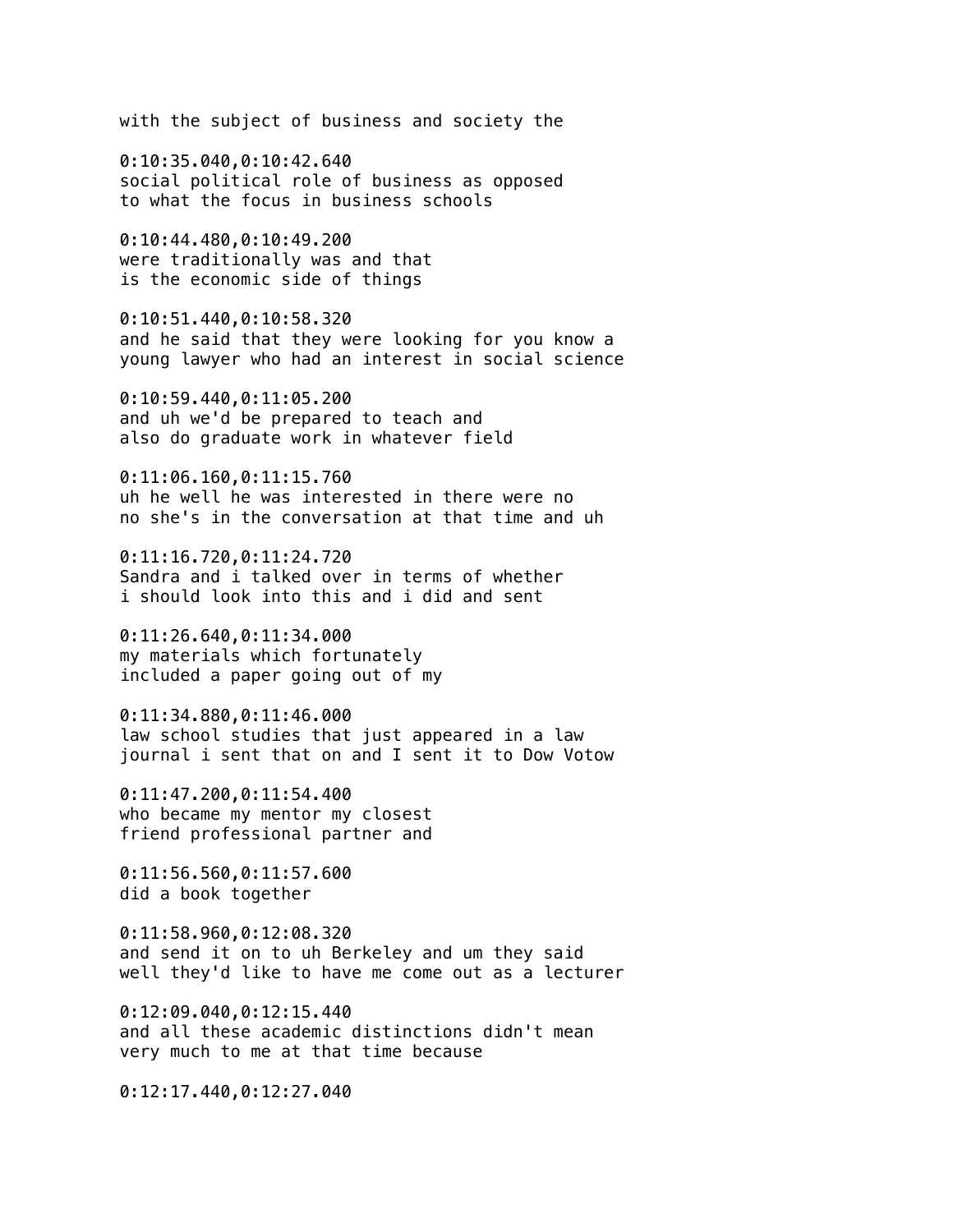i didn't grow up starting out as a PhD student and socialized in academic socialized in

0:12:28.240,0:12:33.520 academic life and new worldy gradations of positions or things of this nature

0:12:35.280,0:12:46.080 Sandra and i talked it over and wonderful life support wise

0:12:48.080,0:12:58.160 wise person talked it over so look we're young let's take the risk because it was a risk i had

0:12:58.160,0:13:06.080 promise of a very fine career in Philadelphia as a lawyer I had a lot of things going for me

0:13:06.080,0:13:12.560 and we did it we came out with our three-year-old daughter drove across the country

0:13:13.520,0:13:20.480 arrived in what for us was terra incognita i'd never been to California had no idea of

0:13:22.480,0:13:30.000 anything relating to it i knew exactly one person who was here uh Al Fishlow

0:13:30.000,0:13:37.040 who was a very distinguished professor of economics

0:13:41.200,0:13:47.280 I knew him from high school

soon Ed you found yourself sitting on the bus right with someone whom

0:13:47.280,0:13:52.960 you didn't know at the time was a law school dropout that was me and who also required to be

0:13:52.960,0:14:01.440 an academic and ended up there i was going to uh come back to the free speech movement of the 1960s

0:14:01.440,0:14:05.680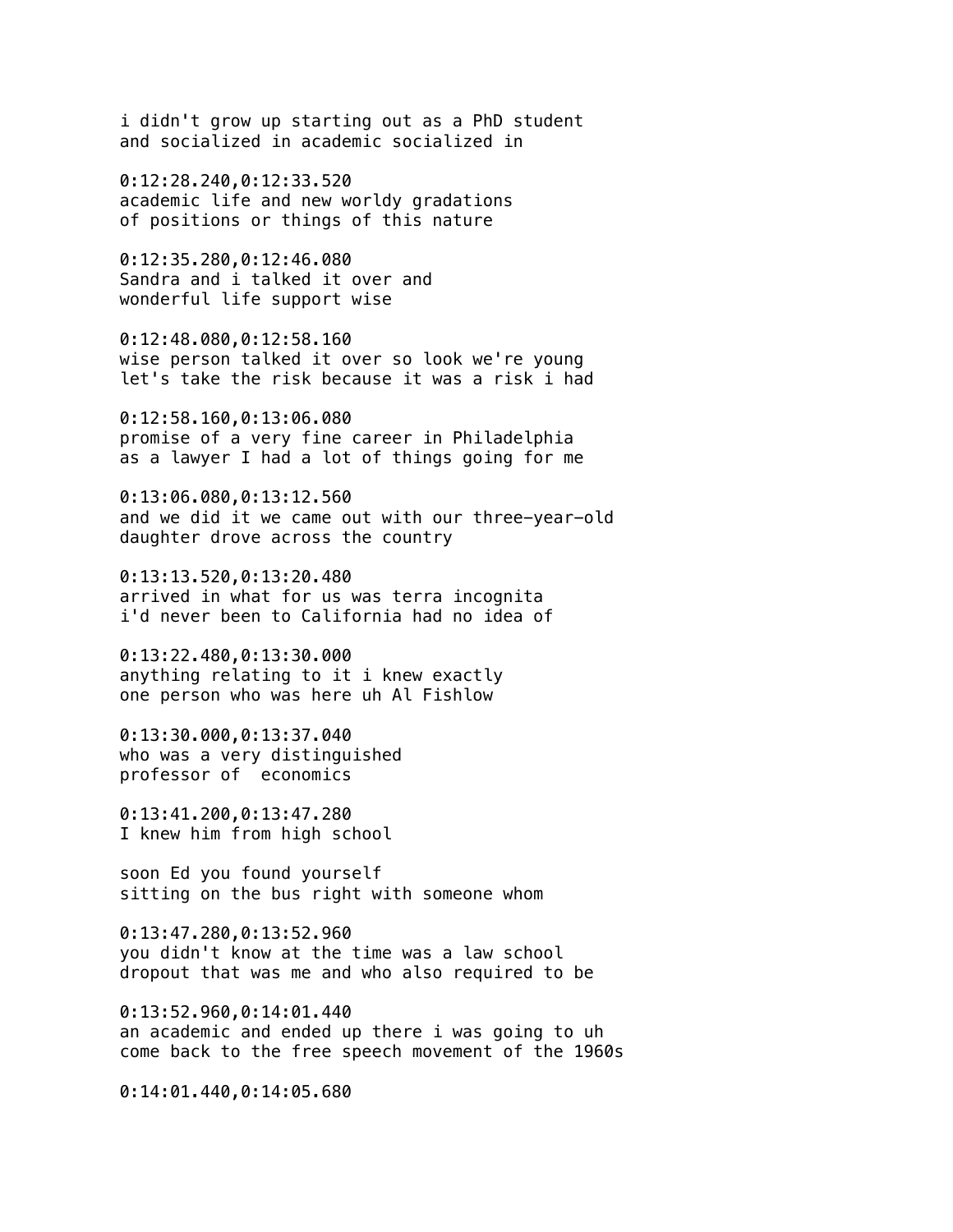a little bit later as we would reflect on what has happened at the university 0:14:05.680,0:14:11.440 but I'm listening to you now i think i might just like to pause for a minute i came to teach in the 0:14:11.440,0:14:17.120 Berkeley i was at Cambridge university i came to keep teaching the Berkeley campus in 1963. so i 0:14:17.120,0:14:25.120 had one year on you and i was completely taken by surprise because i had that wasn't what i 0:14:25.120,0:14:33.200 academia was like confrontations angers you know i thought in terms of you might as you use the word 0:14:33.200,0:14:39.440 you use an idealistic sort of view of the academic community as a mutually reinforcing collegial 0:14:39.440,0:14:46.960 group environment so here you come you come to the Berkeley campus you've prepared prepared yourself 0:14:46.960,0:14:52.640 as a lawyer you found dissatisfaction with the way in which the legal profession was bending 0:14:53.840,0:15:00.800 i should say that knowing you as well as i do these like more than idealistic moral concerns you 0:15:00.800,0:15:07.520 have for of the integrity of business enterprise in a modern society stayed with you all your life 0:15:07.520,0:15:12.560 but you you were focused somewhat differently you were focused on that outside community 0:15:12.560,0:15:21.520 and suddenly the student movements of the 1960s force us to look inwards into our own community 0:15:21.520,0:15:27.520

you are not prepared for an academic life right but you are in one now right you had not really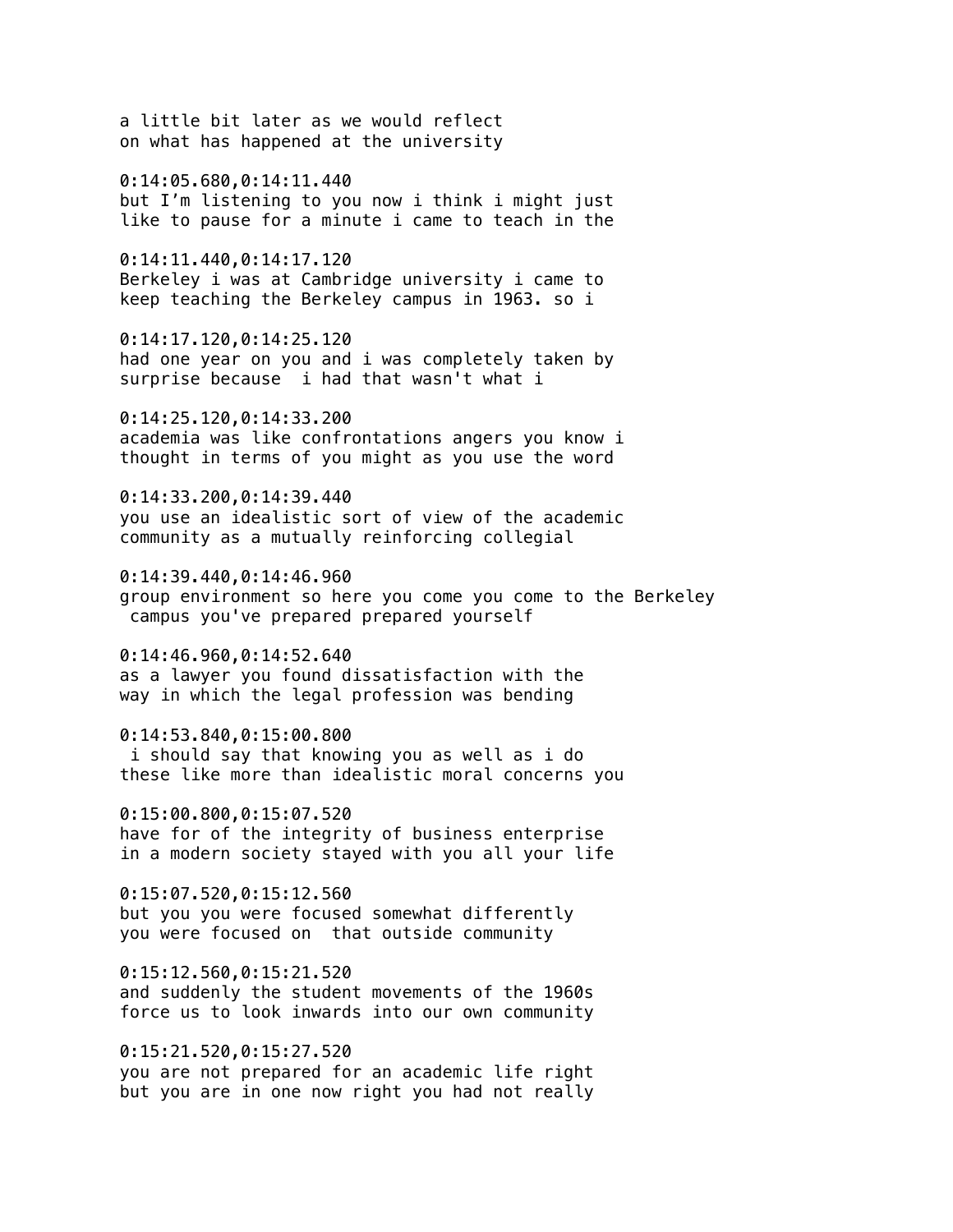0:15:27.520,0:15:33.200 been teaching much you taught at Wharton and so on but you hadn't been long in the field what was

0:15:33.200,0:15:40.000 your suddenly all of this is happening uh you came with a different intention in mind you came

0:15:40.000,0:15:45.360 with different goals in mind and now you are really forced to think about the nature of the

0:15:45.360,0:15:53.840 university and what it is what were your thoughts and as the 60s 64 65 you know going on well

0:15:55.440,0:16:04.800 my first first thought was how am i going to survive in all this because as i mentioned i was

0:16:04.800,0:16:11.600 doing graduate work i was teaching we had a young family we're trying to transition into a totally

0:16:12.240,0:16:19.040 uh new life for us when i thought i first saw this you know how am i going to survive all this and

0:16:19.040,0:16:30.480 it was a very you know very very difficult period and uh and also this whole notion of seeing

0:16:32.560,0:16:39.120 departments and relationships getting torn apart and uh

0:16:41.200,0:16:47.440 this is not what i expected within an academic institution did it sort of did it shake your um

0:16:48.480,0:16:52.480 your confidence in this in this new world to which you just arrived

0:16:52.480,0:16:56.240 or did it strengthen a kind of resolve to say I'm going to

0:16:56.240,0:17:02.640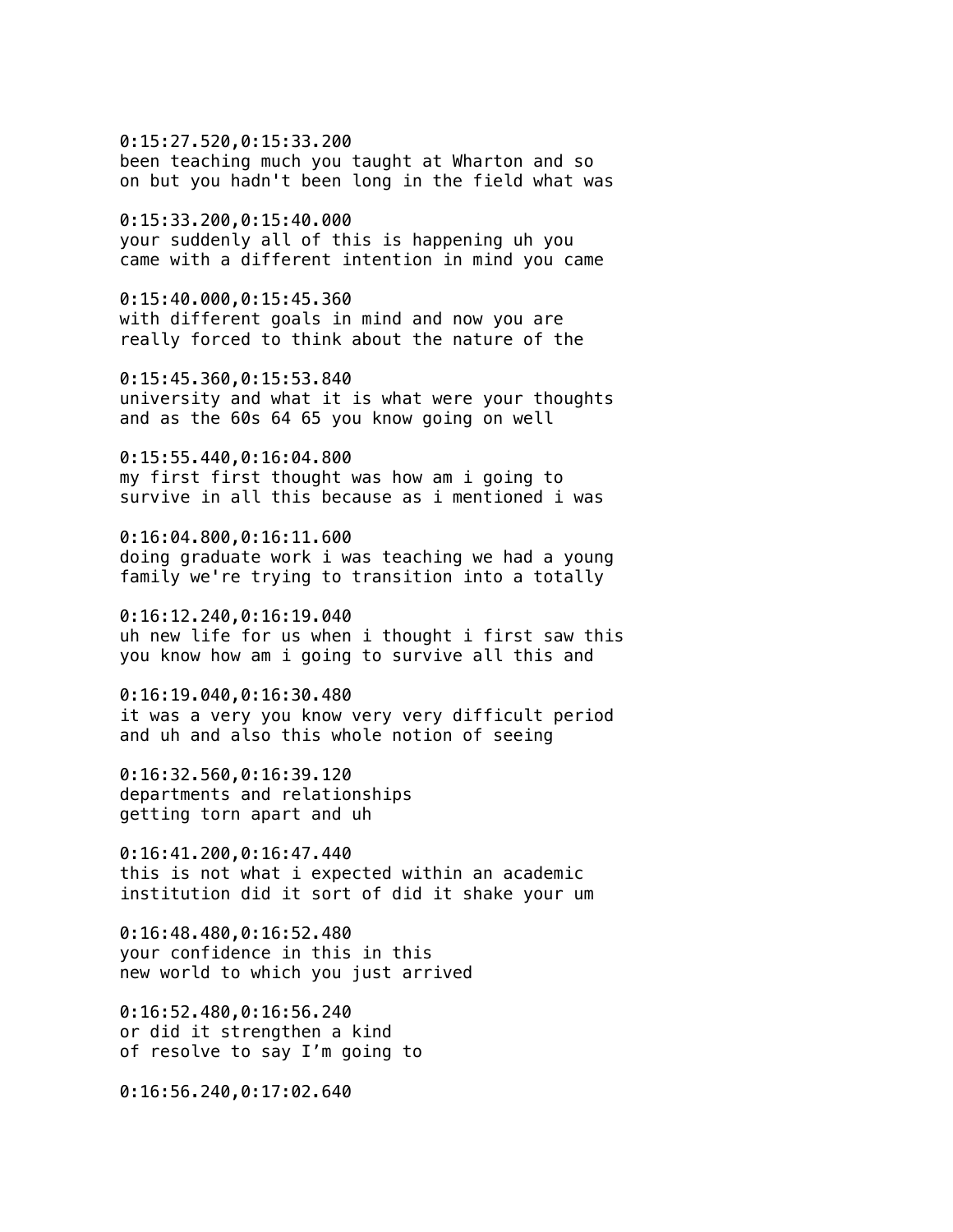make a contribution to this of the positive ways uh of which i think it ought to go well i think

0:17:02.640,0:17:09.040 it was really it was really the latter i had made a commitment to ourselves meaning

0:17:09.680,0:17:20.080 Sandra and myself to give this thing to go i already was investing time and effort and money uh it was

0:17:22.720,0:17:32.480 the Shelly and Sheldon you knew know very well there were no tuition breaks for uh

0:17:33.360,0:17:39.120 faculty members so i paid every penny that anyone else in the state of California paid

0:17:39.920,0:17:48.560 so i mean it was really a commitment that we had made and um i guess i wanted to see it through to

0:17:48.560,0:17:56.800 the next step so did you put that next did that next step involve um a growing conception

0:17:56.800,0:18:02.720 of what the university really ought to be should be and you were going to work towards that goal

0:18:02.720,0:18:08.800 did that next step evolve i don't know if i consciously uh saw myself as a knight in

0:18:08.800,0:18:14.160 shining armor that was going to come and uh rescue us from the dragons that were

0:18:14.720,0:18:21.920 that were circulating there but i i had taken the step i wanted to pursue it i wanted to

0:18:22.960,0:18:33.760 obviously see if indeed i could make it into this particular career swap and um but

0:18:34.960,0:18:42.800 i know we're leaving because I've gained over the years very active on the campus so academic senate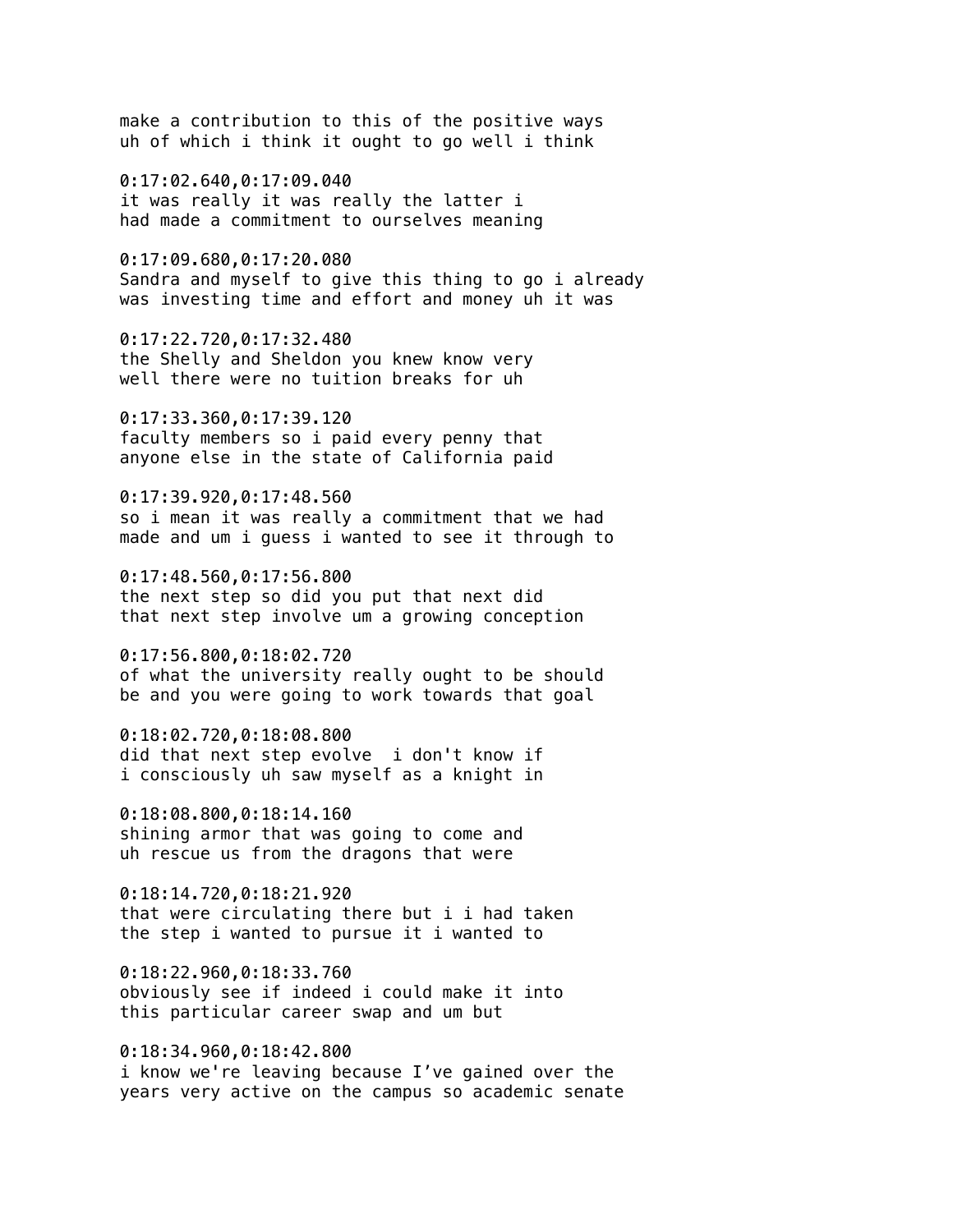0:18:44.480,0:18:56.800 other things ultimately in the late uh 1980s i chaired the senate for two years and I've always

0:18:56.800,0:19:03.120 been identified as someone who's been very active in the life of the uh of the Berkeley campus

0:19:03.760,0:19:11.760 so maybe while all this was going on in the 60s i wasn't consciously thinking in those directions

0:19:11.760,0:19:22.960 but i guess was part of my uh gestalt if you will or uh Yiddish expression in my neshumah sort of how i was

0:19:27.360,0:19:32.880 i'd always been active in high school and undergraduate in

0:19:34.400,0:19:40.480 the affairs of whatever campus i was and so sort of came naturally i guess the only one

0:19:40.480,0:19:45.520 competition came there's been a consistency ad in your life you know we look back on our

0:19:45.520,0:19:49.600 lives and we wonder if there's been any kind of consistency as you've said before

0:19:49.600,0:19:54.880 those kind of serendipitous you didn't really know what was going to happen next none of us really do

0:19:55.520,0:20:01.120 uh and yet you know um when we write a biography or autobiography sometimes we find threads

0:20:01.120,0:20:05.840 in there that really persist so here you've just said that you always were kind of active

0:20:06.800,0:20:14.480 and your own writing uh went into the public role of businesses right bosses i recall

0:20:15.360,0:20:21.680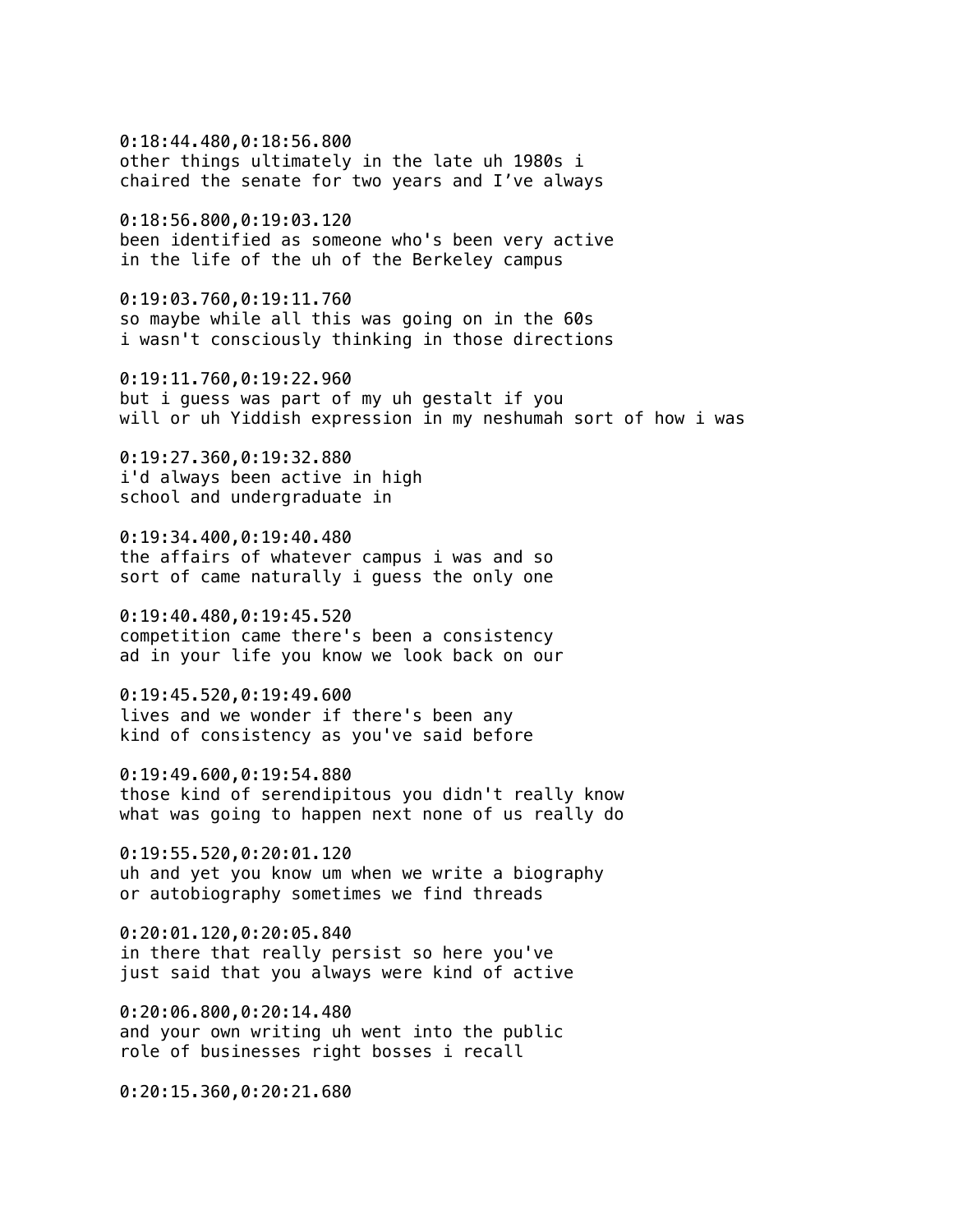from what people said at the time because it wasn't my own subject but it was a pioneering work

0:20:21.680,0:20:27.440 you were saying things about the public role of business uh that hadn't really been said

0:20:27.440,0:20:34.640 in the literature uh and you've always had this this outer look to the wider role that

0:20:34.640,0:20:40.240 you could you could play uh leadership was going to come with it and you certainly exhibited that

0:20:40.240,0:20:47.360 in any number of ways um starting with the time we were both we were both happy to be deans of

0:20:47.360,0:20:52.640 students at the same time didn't we that was interesting I'm not so sure that was a leadership

0:20:52.640,0:20:58.880 at the time about picking up the pieces from the from the 1960s but you certainly went on to

0:20:58.880,0:21:05.360 to chair the academic senate and take a major role in collegial government um you ran

0:21:06.000,0:21:13.520 for city office in Berkeley at one time right it it's anomalous in a sense but it fits into

0:21:13.520,0:21:20.320 the pattern of your outer looking doesn't it yeah and let's just pause for a minute and and

0:21:20.320,0:21:24.160 tell everybody why you did that why you decide to run for offices

0:21:26.320,0:21:30.480 it all goes back to serendipity um

0:21:32.560,0:21:40.800 Serendipity meaning that um when i was in law school well yes between my second and third year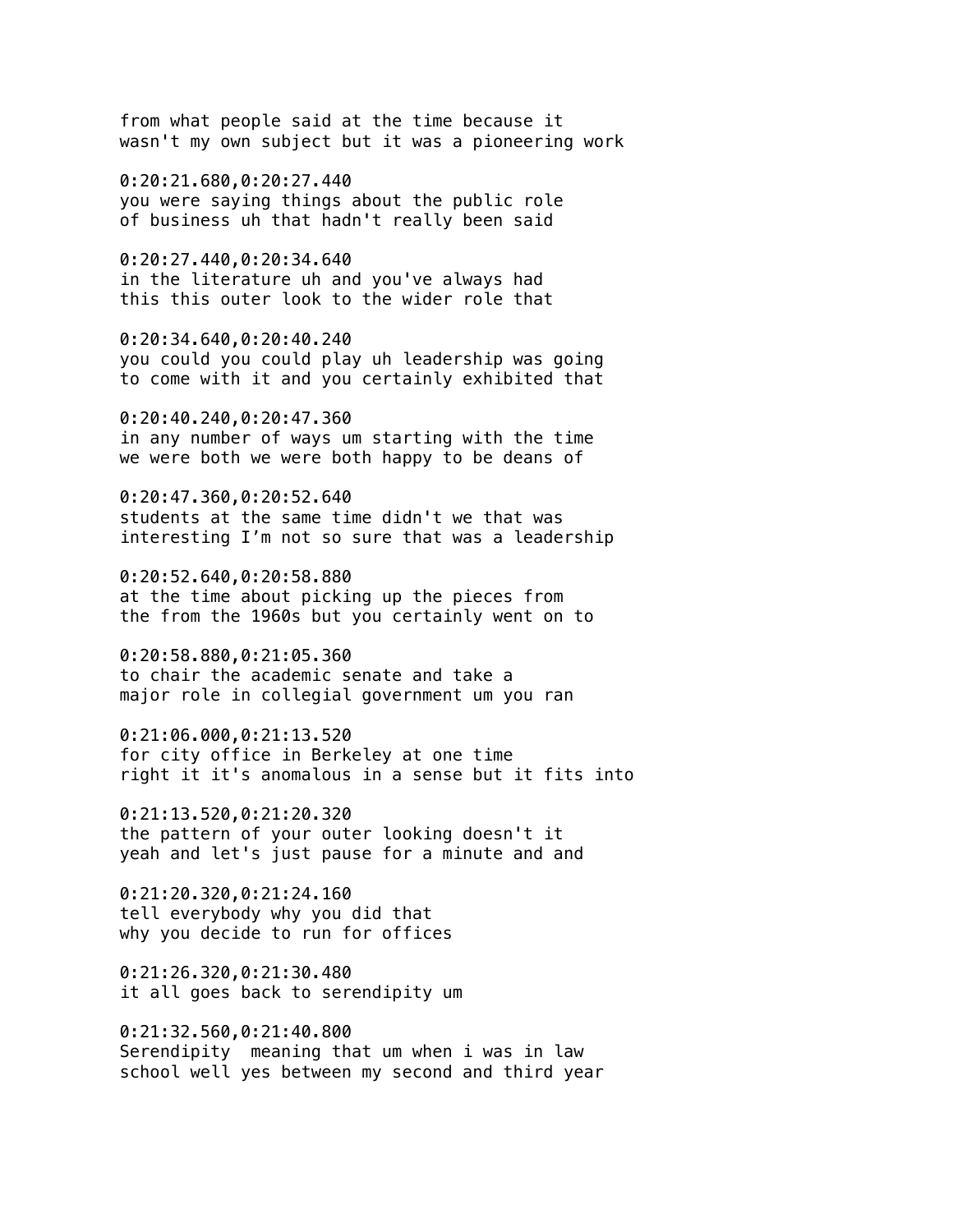0:21:40.800,0:21:47.920 i worked uh in the legal counsel's office of the Aetna insurance company as a summer intern

0:21:47.920,0:21:56.400 type of thing and i was asked to work on a project whether it was legal for the Aetna to make a

0:21:57.360,0:22:02.880 contribution to a bipartisan debate between two candidates for

0:22:03.680,0:22:10.480 uh okay to use the California term for the assembly and uh they asked me to research this

0:22:11.600,0:22:21.600 and it really tied into my interest in business well not really not really in politics and and law

0:22:22.800,0:22:31.520 and then when i came to Cal i had to come up with a to do the M.A. come up with a thesis

0:22:32.400,0:22:40.720 and i looked at campaign contributions which was really the issue in the project that at the end

0:22:42.000,0:22:49.280 and looked at legislation federal legislation relating to campaign contributions which was uh

0:22:50.400,0:22:57.760 sort of very antiquated and looked at it in the context of what impact they'd had

0:22:58.400,0:23:01.840 and that became a monograph my running for office

0:23:01.840,0:23:19.040 once again i guess was just serendipity of uh uh an event uh in the spring of uh it was 1984

0:23:19.840,0:23:30.400 there was a there was a proposition in Berkeley which was effectively censorship of the state

0:23:30.400,0:23:38.240 of Israel that Berkeley should not do business with the state of Israel and we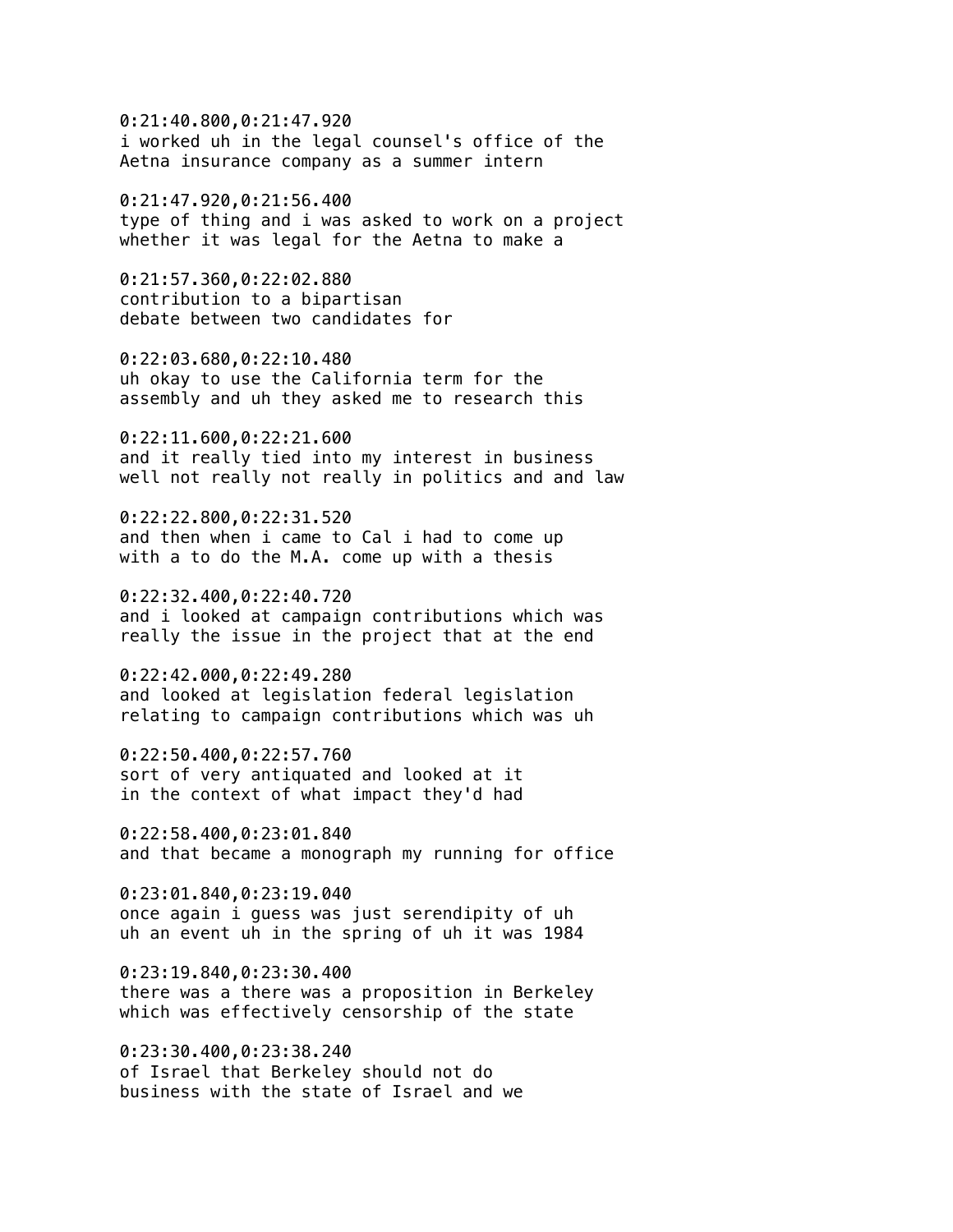0:23:40.000,0:23:48.640 formed the coalition among very disparate aspects of the Berkeley community we had affected the

0:23:48.640,0:24:01.760 two-party system abc and um uh BCA that the people who were would be considered the progressives

0:24:02.320,0:24:09.120 today today's political terms and even though they were more progressive it's pretty pretty radical

0:24:10.000,0:24:20.000 uh and the other one were the moderates the uh people you know okay and we have this

0:24:21.920,0:24:29.280 and willingly i came out as the leader of of the coalition opposing this uh

0:24:31.360,0:24:41.280 housing of this proposition and uh we defeated it and uh i had never intended to

0:24:42.240,0:24:51.200 be active in politics other than a uh as a voter you know marginal contributor that

0:24:51.200,0:24:58.240 type of thing financial contributor so i i came out and i became the the leader of it so

0:25:00.240,0:25:08.160 how that occurred exactly i couldn't i couldn't even tell you but it did occur and um we won

0:25:08.160,0:25:22.000 and uh it's terrific then a few months later i had a visit by the three progressives by the four

0:25:23.120,0:25:30.560 progressive members of the city council and uh one of them was not going to run again

0:25:31.520,0:25:42.000 uh he was the uh a single white male who wasn't going to run again we had black male we had

0:25:42.000,0:25:54.640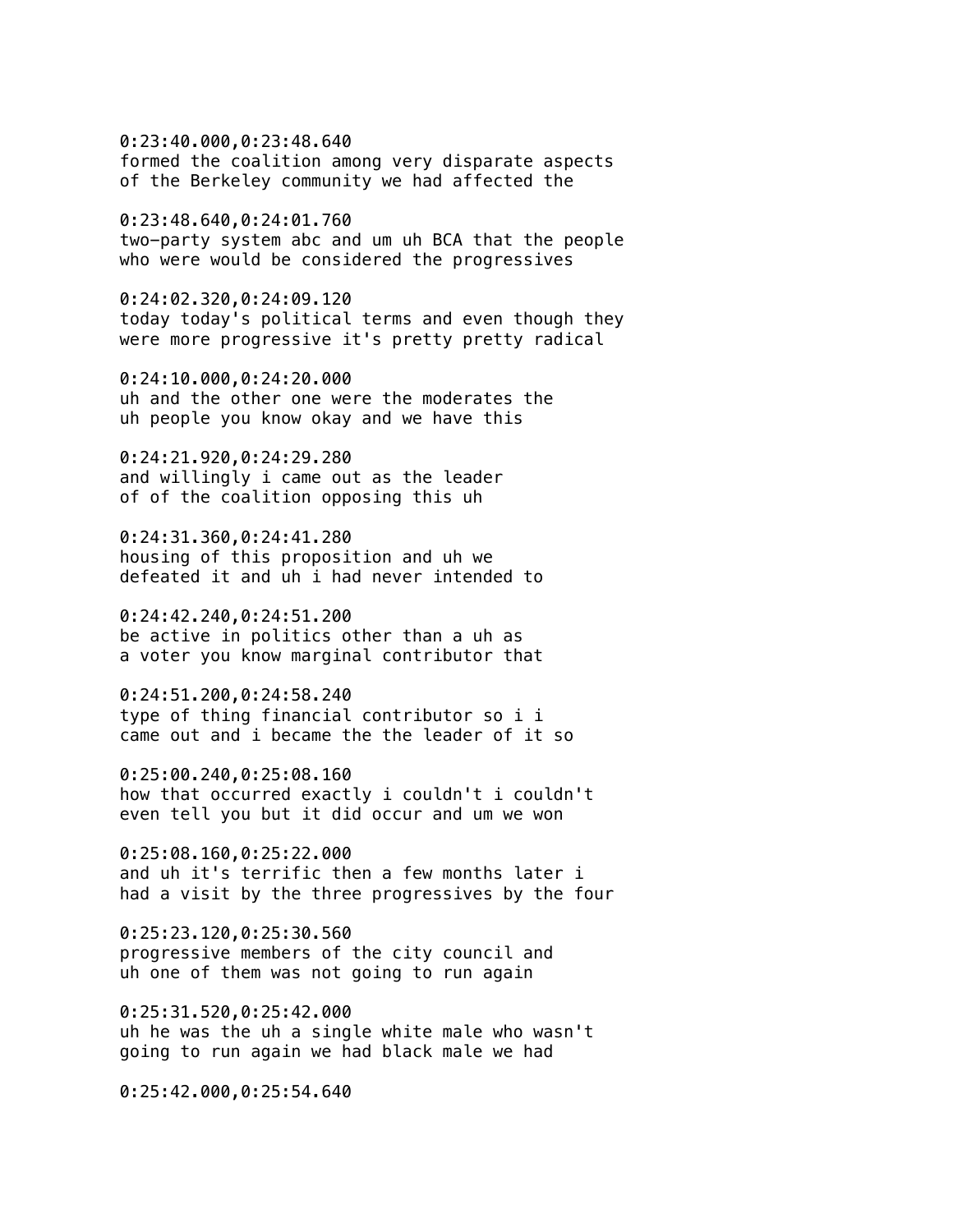uh two uh women on the council two white women and uh uh they came to me and said we uh you

0:25:54.640,0:26:04.960 know saw what you were able to do in with regard to the proposition uh would you consider running

0:26:04.960,0:26:13.520 for city council we need someone to replace the incumbent who's not he's not going to run

0:26:15.200,0:26:21.760 and i mean i never thought about running for city council but you did i did i discussed

0:26:21.760,0:26:28.880 it you know i discussed it with Sandra and uh i guess i thought well i should go for it why not

0:26:28.880,0:26:36.720 okay so let's skip ahead a little bit but you did pretty well you didn't win but you did pretty well

0:26:47.120,0:26:50.880 yeah but it was a city-wide it was pretty wide at that time

0:26:50.880,0:26:56.640 but you want to tell the story i want because i have another question for you okay uh the

0:26:56.640,0:27:04.240 the story is that um i decided to run and uh and i did and i did everything that a

0:27:05.040,0:27:12.160 candidate does you visit churches you of course go around to groups you uh things of this nature

0:27:13.200,0:27:22.160 and uh election night came after the votes had been cast and my son Dan who

0:27:25.360,0:27:26.800 is now

0:27:30.320,0:27:38.720 for the last 20 plus years has been in the state department and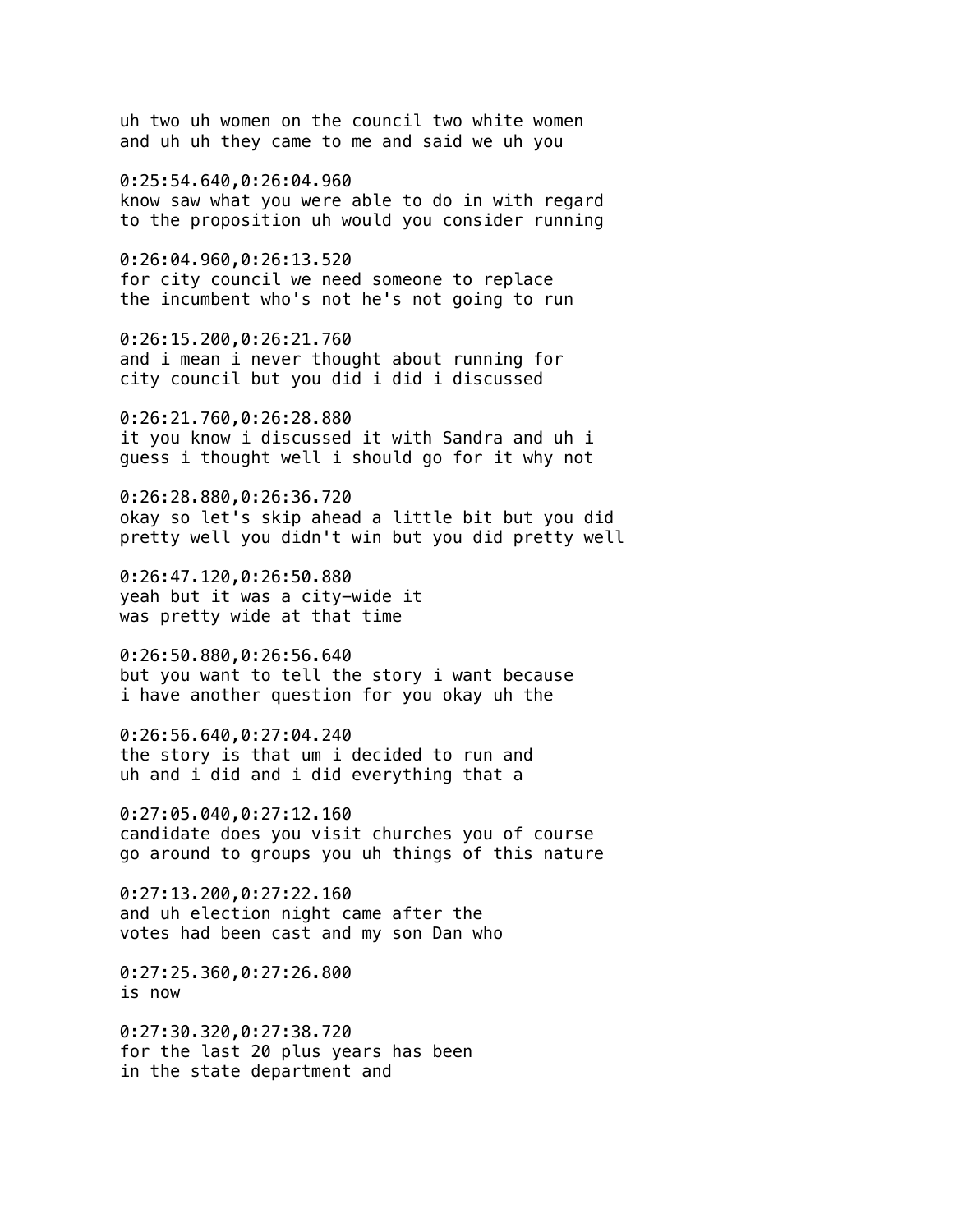0:27:41.440,0:27:46.640 was a freshman at Pitzer College and he kept on calling every half hour

0:27:46.640,0:27:49.600 you know what what's how are the votes coming and how are the votes coming in

0:27:50.400,0:27:58.560 at the beginning i guess the hill area was counted uh among the first and i was doing very very well

0:27:59.280,0:28:06.400 but as the votes kept on coming in to the larger city of Berkeley it was very clear

0:28:06.400,0:28:15.840 that i was going to lose and so when finally all the votes were counted and he called again

0:28:16.560,0:28:25.680 and i called and i told him that i had come in fifth indeed beating the other three incumbents

0:28:26.240,0:28:34.480 with whom i was running i came in fifth and you know move forward

0:28:35.440,0:28:40.080 saw for a moment and he said um you know

0:28:42.160,0:28:48.320 the the only thing worse than coming in fifth would have been had you come in fourth

0:28:50.000,0:28:53.280 because it would have been a fool's error there would have been seven

0:28:53.280,0:29:01.920 seven to one plus the mayor and I'm out there sort of standing alone so i thought about that

0:29:03.920,0:29:07.520 wonderful all right so now let's do a little bit of counter factual

0:29:07.520,0:29:14.560 what we call counter factual history all right what if what if you had won and gone into the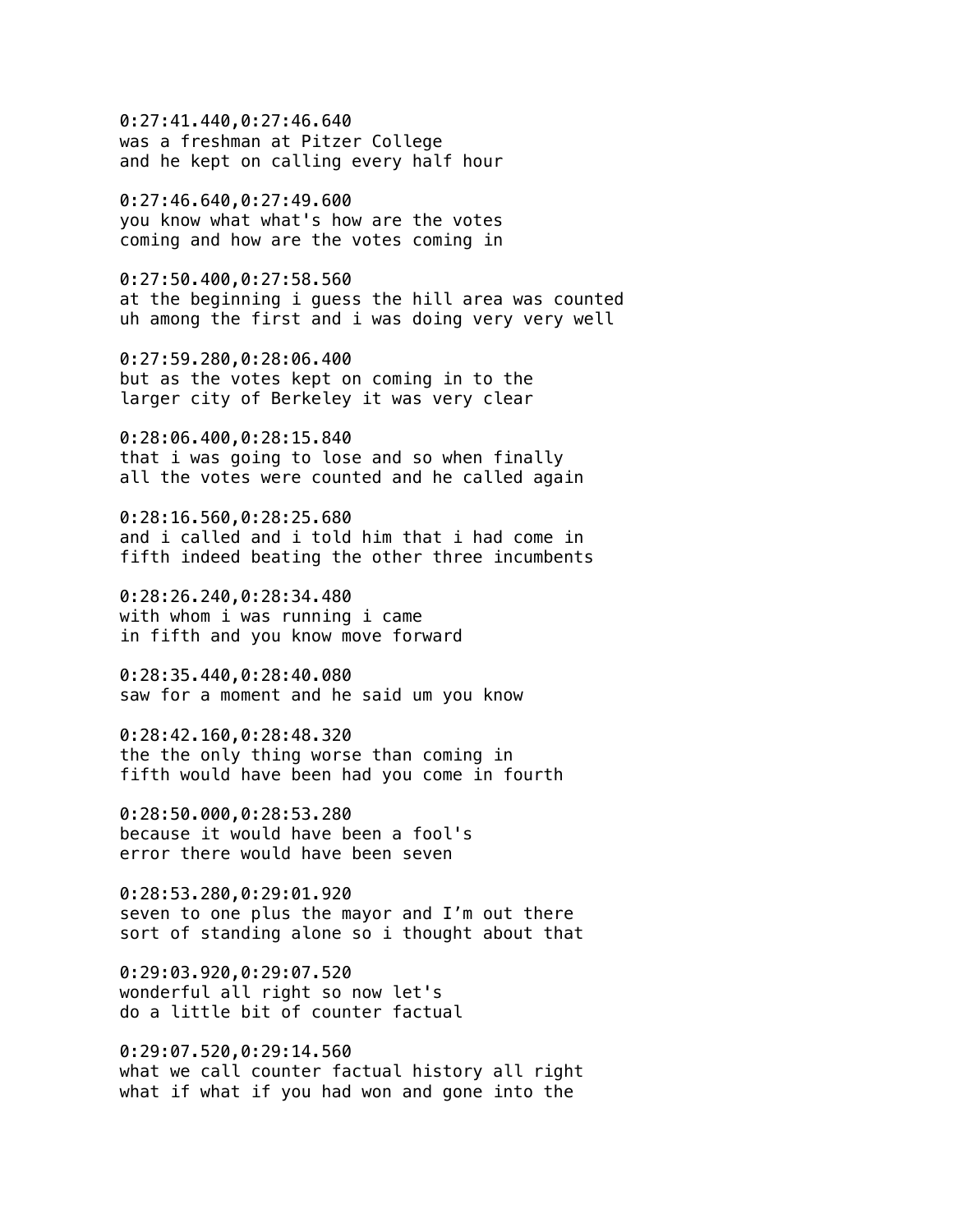0:29:14.560,0:29:20.800 tumultuous arena of Berkeley politics what would that have meant with respect to your academic

0:29:20.800,0:29:28.720 commitments which were all so strong and by now by then they were also international you were abroad

0:29:29.520,0:29:34.880 you had been teaching abroad you had connections abroad you had visitors continually from abroad

0:29:34.880,0:29:41.680 so you had the the strong research university academic position there you are on the city

0:29:41.680,0:29:50.160 council what is that going to mean well of course who knows it's an all-consuming proposition yeah

0:29:50.160,0:29:55.920 i would i would teach my classes just as i did when i was heading up this coalition against the

0:29:58.800,0:30:09.040 coalition against uh opposing the anti-Israeli proposition uh i would have done

0:30:11.840,0:30:15.200 i would have done that i don't know what it would have meant for

0:30:15.200,0:30:21.840 my research i it might be that uh it would have been a hiatus

0:30:24.160,0:30:31.040 to which i would come back but then again here once again this is all these things have occurred

0:30:31.040,0:30:36.080 we're sort of serendipitous you've had this public motivation to be in the public arena

0:30:36.720,0:30:42.800 but not for personal reasons i know you too well for those moral reasons the feeling that there

0:30:42.800,0:30:49.040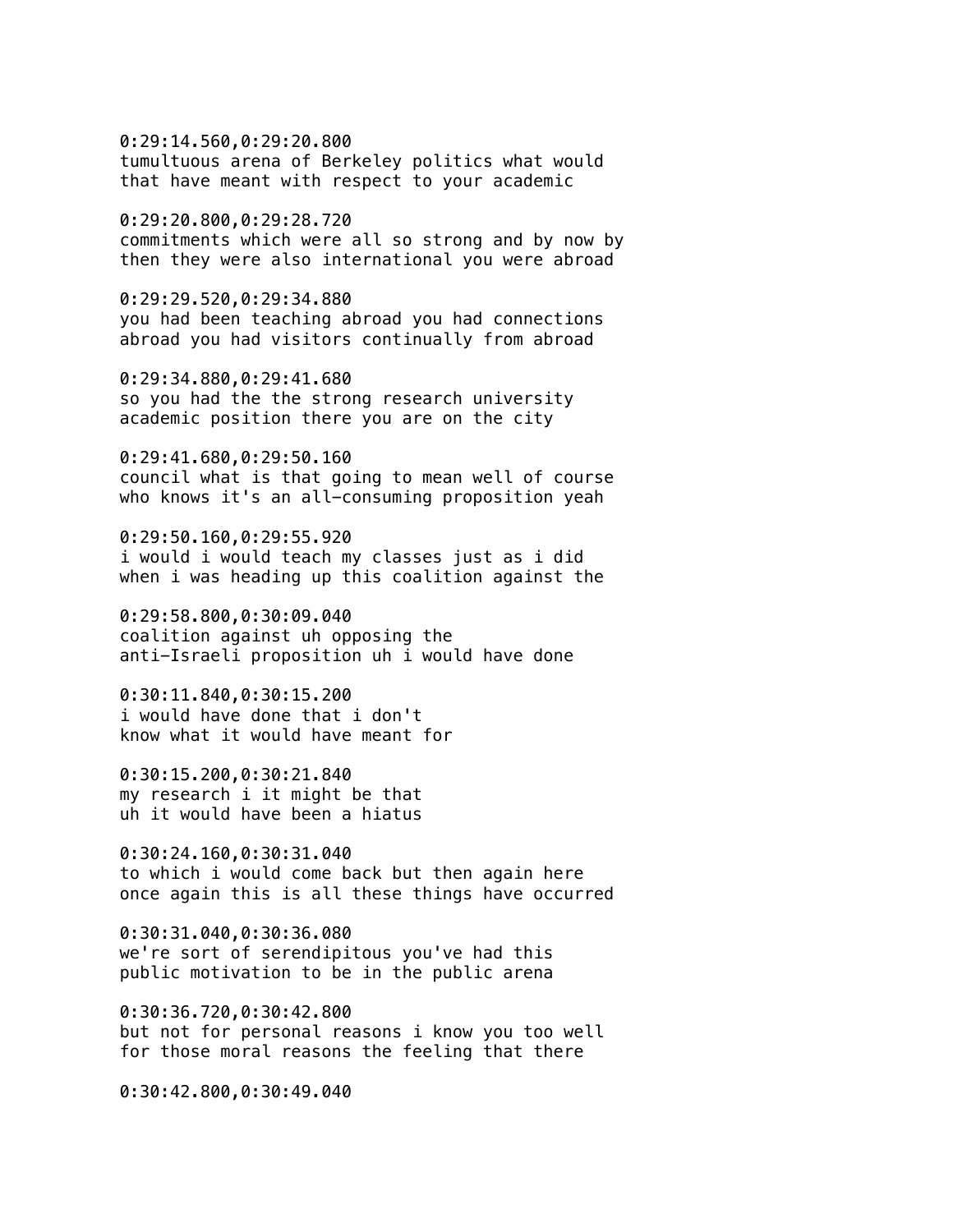was something wrong or something that could be corrected out there and that you might be

0:30:49.040,0:30:56.880 able might in the way we quickly do something about it okay um with respect to business you

0:30:56.880,0:31:03.360 have already formulated this whole idea about the the culture of business and its moral and

0:31:03.360,0:31:10.320 public responsibilities public response business have a public responsibility besides money making

0:31:10.320,0:31:18.000 you really deeply concerned with that now in the um in the university you know you you we certainly

0:31:18.000,0:31:22.640 were caught up in a great many moral dilemmas that we were working through as a comprehensive

0:31:22.640,0:31:28.720 issues that have been raised in the 60s now in this in the city suppose you've been in the city

0:31:28.720,0:31:36.640 of Berkeley the accounts in the council what what what public role besides just serving what mission

0:31:36.640,0:31:46.160 do you think you might have had in your mind about your uh duty towards the civic culture

0:31:46.160,0:31:53.200 i think given the political structure of Berkeley as it turned out today i would have been

0:31:53.200,0:32:00.000 a representative of what i would call Berkeley center and certainly not

0:32:00.000,0:32:07.360 the progressive way and Berkeley a lot of people forget today uh in the 1960s the mayor

0:32:08.160,0:32:19.200 was uh what we would call a conservative and or a conservative uh tone or component to the council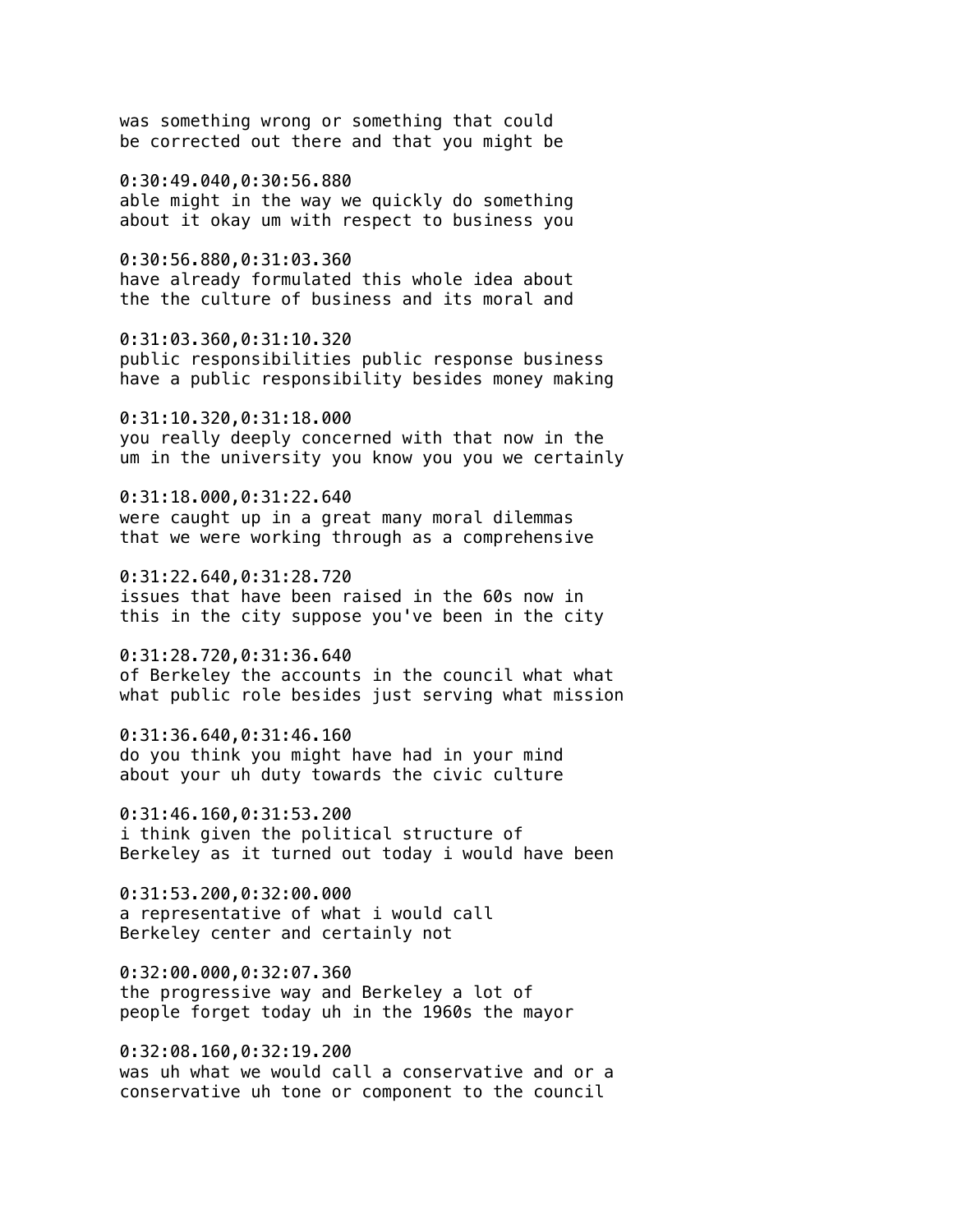0:32:19.840,0:32:32.400 and i guess i i would see myself as someone to try to bring parties together to try to

0:32:33.680,0:32:40.560 develop a consensus in terms of areas of public policy to work together

0:32:41.280,0:32:47.520 to try to make improvements in areas where the city needed improvement well that is the

0:32:47.520,0:32:53.520 answer that i was hoping you would give because that really defines you you have always been

0:32:54.320,0:32:59.600 from that moment you sat on the bus you wanted to bring me out of my morose mood into the

0:32:59.600,0:33:05.120 world of congeniality you've been that sort of person you've been a person

0:33:06.000,0:33:13.120 with warmth uh and generosity towards others trying to bring people together to heal wounds

0:33:13.120,0:33:18.320 now if we come back to your academic world you made a shift that was really quite unusual right

0:33:19.200,0:33:24.560 while being a Berkeley professor you left the campus but you're still a Berkeley professor but you

0:33:24.560,0:33:31.600 left and you took another position a leadership position in a small roman catholic college in the

0:33:31.600,0:33:41.120 bay area Saint Mary's college may i do something here and take a great leap leave it back so

0:33:43.120,0:33:46.640 you you don't under in a sense you can't understand

0:33:47.520,0:33:53.360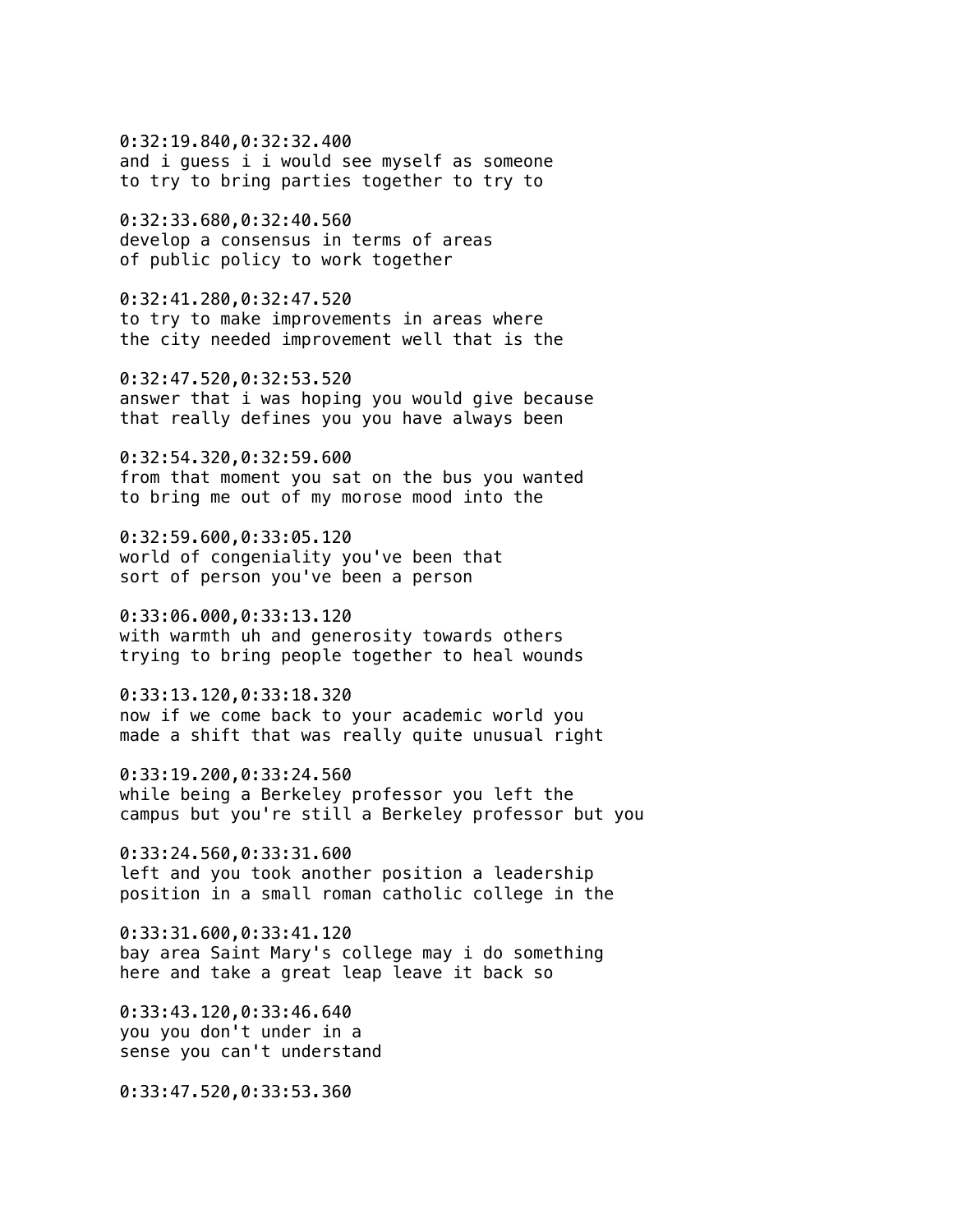who i am with going back to the very beginning i'll do this in a very brief brief way

0:33:55.440,0:34:02.640 I'm first generation American born my parents came from the Ukraine from Russia

0:34:03.600,0:34:11.680 in 1921 when it became obvious that for jews it was not going to be any better under the uh

0:34:12.320,0:34:19.040 communists under the soviets than it was under the uh czar they were able to immigrate

0:34:21.280,0:34:23.040 they met in a

0:34:25.120,0:34:26.560 citizenship preparation

0:34:28.480,0:34:37.280 program they married and a son two years later and i came along as the third son uh

0:34:39.200,0:34:45.200 actually 13 years later and so I'm the child of immigrants

0:34:46.160,0:34:55.360 and uh and uh to a very hard-working family my father was an accountant and uh father

0:34:55.360,0:35:02.880 was an accountant and um and it was made very clear to my brothers and me that

0:35:04.960,0:35:14.080 our future in America was going to be dependent on how we did academically that would be the entree

0:35:14.080,0:35:21.840 to colleges and graduate schools and all this sort of thing and uh hard work and good grades

0:35:22.480,0:35:32.160 were at the corner of the realm okay so and yeah that's the way it went from a wonderful high

0:35:32.160,0:35:41.200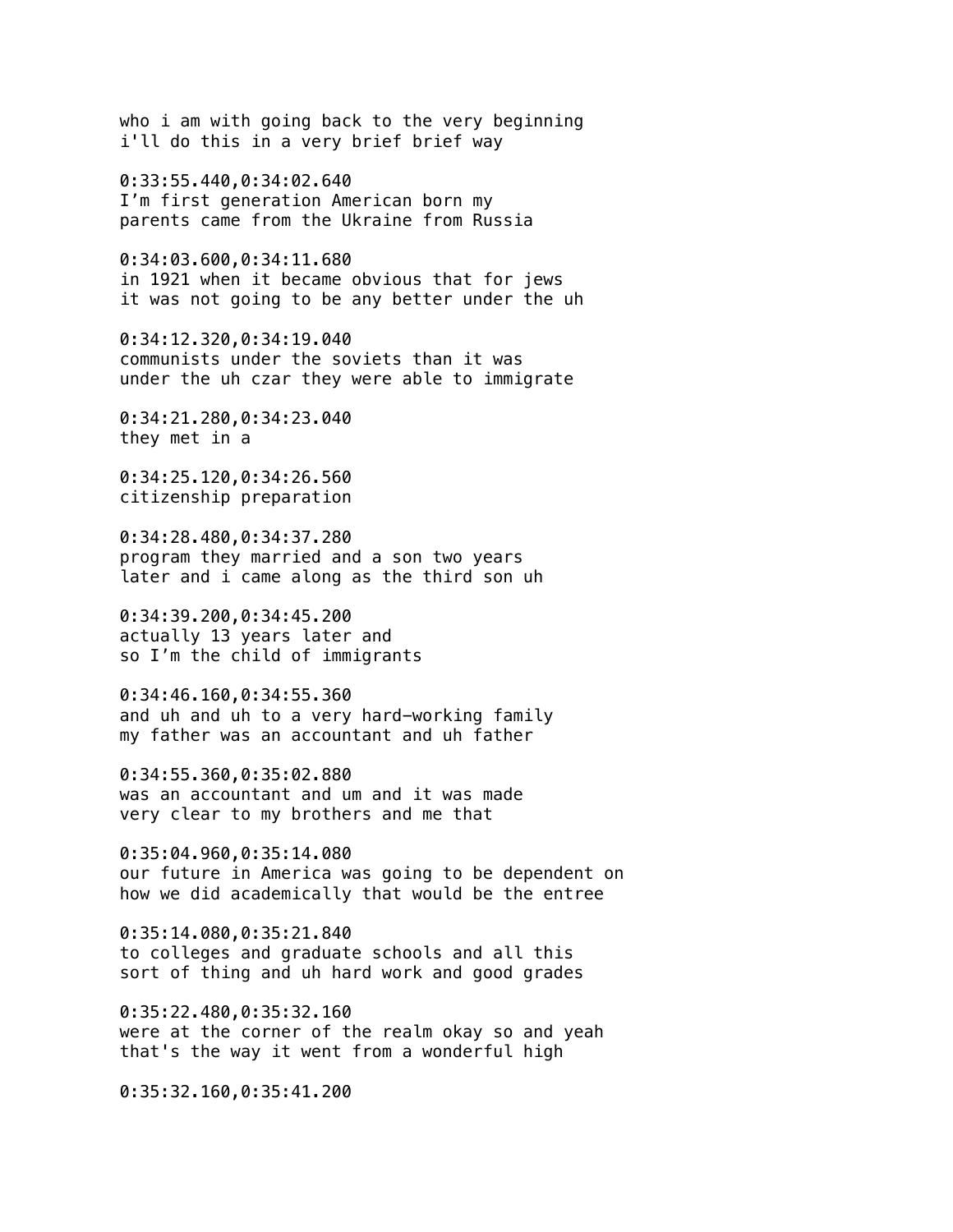school wonderful high school all academic and it's had a very strong place in Philadelphia culture

0:35:42.320,0:35:49.520 and i went on to Penn which was local i had a scholarship there then i went on to yale law

0:35:49.520,0:35:56.240 school because i had a reputation properly so in the best law school in the country

0:35:57.200,0:36:04.960 and i wanted to you know experience outside of Philadelphia and outside of the traditional

0:36:05.760,0:36:16.800 way and that worked out and etc but an important part of all this is that you can't understand me

0:36:17.920,0:36:28.480 unless you understand one the immigrant background and also my very strong jewish persona i mean my

0:36:28.480,0:36:34.000 judaism was always very important to me Not in a theological sense but that's who i

0:36:34.880,0:36:46.880 am and that's who i was so how did before i even knew the term the notion of tikkun alum repair of

0:36:46.880,0:36:55.280 the world the notion that you know in your little way whatever little part of the road you touch

0:36:56.480,0:37:00.240 you're supposed to make it better now you've been consistent in that

0:37:00.800,0:37:04.480 I've been saying that you've been saying that i want to get you to the point

0:37:05.040,0:37:15.120 where you decided you um wanted really to be the dean of a business school you had ideas um that

0:37:16.320,0:37:23.600 were not really out there yet or uh they're like once again as with the legal profession the drifts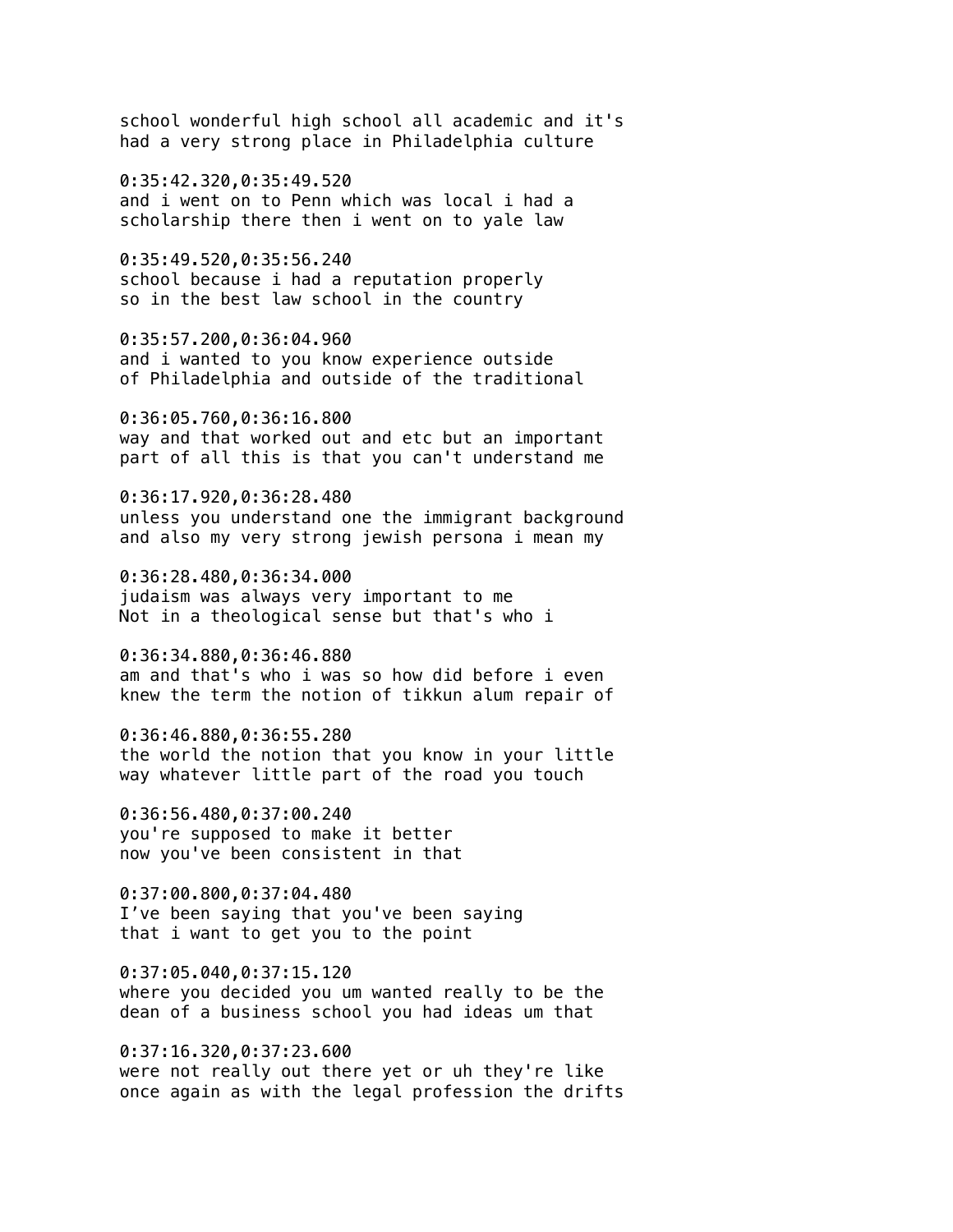0:37:23.600,0:37:30.960 weren't the way you wanted them so now you were going to take this uh rich commit background of

0:37:30.960,0:37:38.880 commitment to the public good and you're going to uh move into a leadership position within academia

0:37:38.880,0:37:44.000 outside of Berkeley as it turned out and i'd like there for for you to say a few words about

0:37:44.640,0:37:51.600 the saint Mary's experience you came back to us um but you did take early retirement before the

0:37:51.600,0:37:55.600 early retirement system so but you were still a professor at Berkeley because

0:37:55.600,0:38:00.320 that is one of the virtues of our campus they they never let us go and that's good

0:38:01.360,0:38:09.440 well the Saint Mary's thing is that after i left uh i took the early retirement in 91

0:38:10.400,0:38:19.840 um i people kept on saying oh you know you'll just be snapped up uh by institutions you know

0:38:19.840,0:38:28.560 with your background and everything well there was one little thing that uh i didn't fully appreciate

0:38:29.680,0:38:40.320 uh uh appreciate is Sandra was a very responsible

0:38:40.320,0:38:47.120 okay Sandra was professionally involved it wasn't she hadn't come to the jewish home yet but uh

0:38:48.640,0:38:58.400 and the two of us weren't going to go anywhere geographically really in some sense my thick head

0:38:59.680,0:39:06.480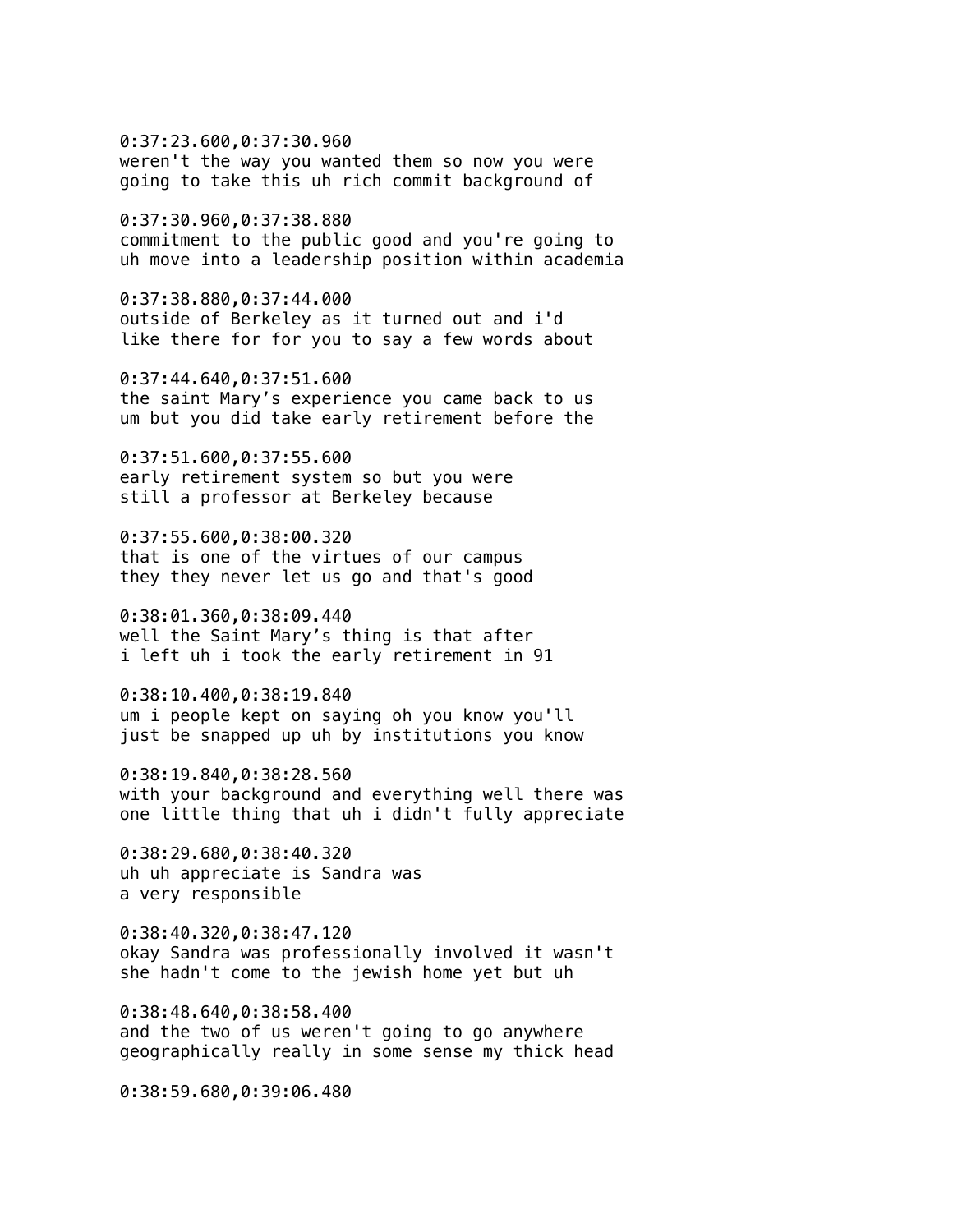didn't think that through that my range was going to be fairly limited geographically

0:39:07.440,0:39:17.680 and also what i was looking for was all my life i had been in you know large premiere uh

0:39:19.600,0:39:28.800 research universities and i guess here once again romantically i wanted to be Mr. Chips at a small

0:39:29.840,0:39:38.800 liberal arts college where i would be part of a total university academic life i could help

0:39:40.720,0:39:46.240 work with faculty with students and lo and behold uh here

0:39:48.240,0:39:57.200 about a year later turned out that Saint Mary's college was looking for a dean and

0:39:57.920,0:40:04.560 i remember the fact he approached me and said i think you should look into it so i did

0:40:05.600,0:40:12.800 and i thought first of all this is kind of you know silly what does a catholic institution want

0:40:12.800,0:40:21.040 with a jewish dean and i was told no no no that's not part of the spirit here and uh i

0:40:22.960,0:40:26.320 had a background working closely with uh

0:40:28.560,0:40:33.520 christian institutions i was involved with the Graduate Theological Union in Berkeley

0:40:34.160,0:40:42.320 which is a non-denominational institution and become an adjunct faculty member was on his board

0:40:43.120,0:40:46.560 so the collection of theological colleges yes

0:40:50.880,0:40:58.000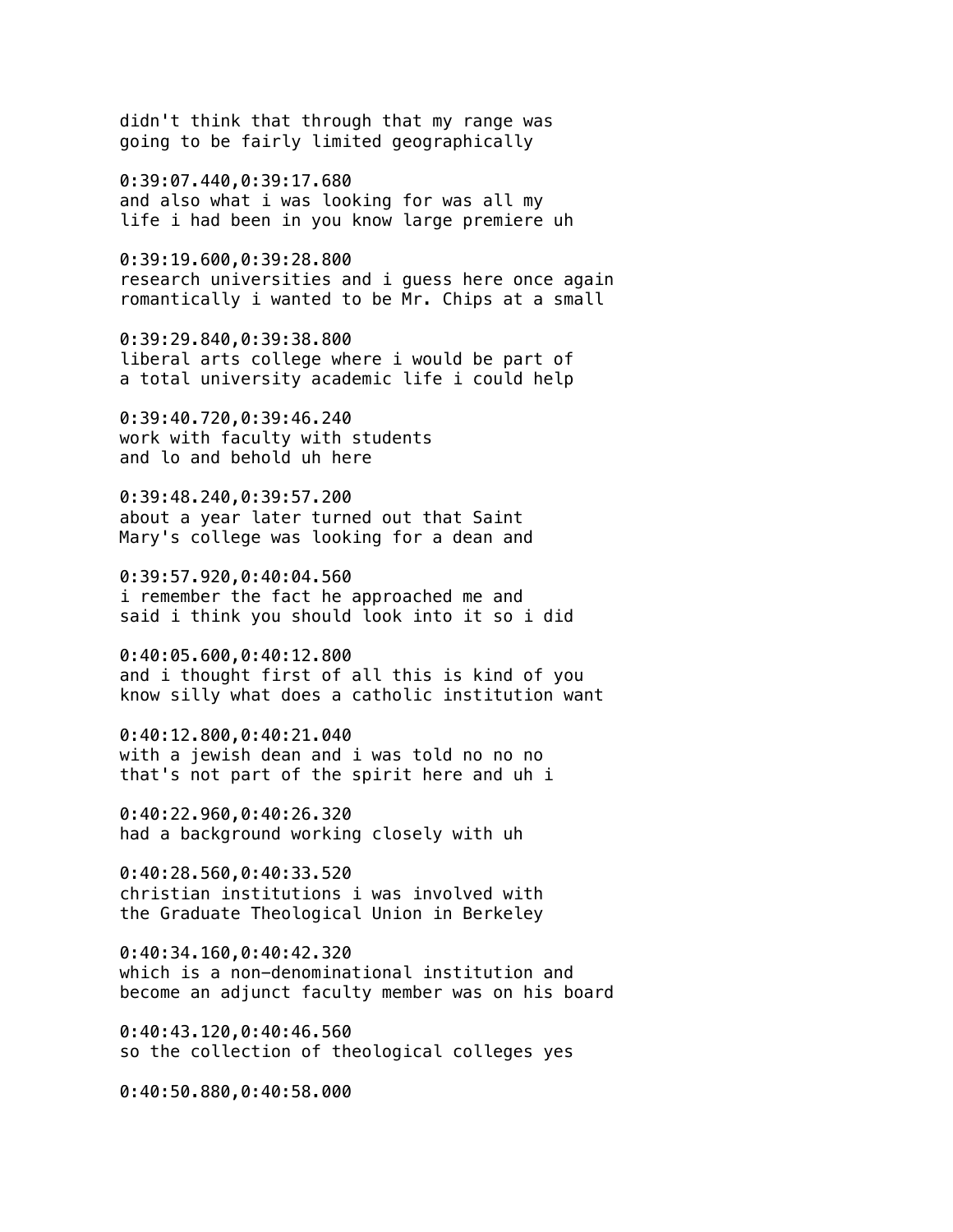9 institutions it was a consortium basically and i'd become involved and uh because i it had a

0:40:58.000,0:41:04.960 commitment uh that i felt was very very important because there was a center for jewish studies there and

0:41:05.600,0:41:15.040 multi-denominational-ism in every in every respect and lo and behold i was asked to be the dean

0:41:15.600,0:41:22.800 and um to take a school of economics and business which wasn't in great shape

0:41:23.760,0:41:33.840 and uh the administration was looking for someone who you know had a reputation had

0:41:35.760,0:41:42.000 both in academic terms and leadership terms and things like that and you had to have your healing

0:41:42.000,0:41:49.360 function that you're keeping alone that's right to let's build something i like to build things

0:41:49.360,0:41:54.400 you came right to it you were going to heal these divisions that were existing in that little world

0:41:54.400,0:42:00.160 yeah it was a wonderful it was a wonderful period and i was there for five years

0:42:00.720,0:42:10.720 and could very well have uh could very well uh have uh retired there and uh the first

0:42:10.720,0:42:18.880 several years were wonderful i had a terrific cohort of uh deans an academic vice president

0:42:21.040,0:42:30.080 with whom to uh with whom to work and was able to really not just have identity within my school

0:42:30.080,0:42:36.320 but on the campus as a whole and worked within the campus of home and home and helped integrate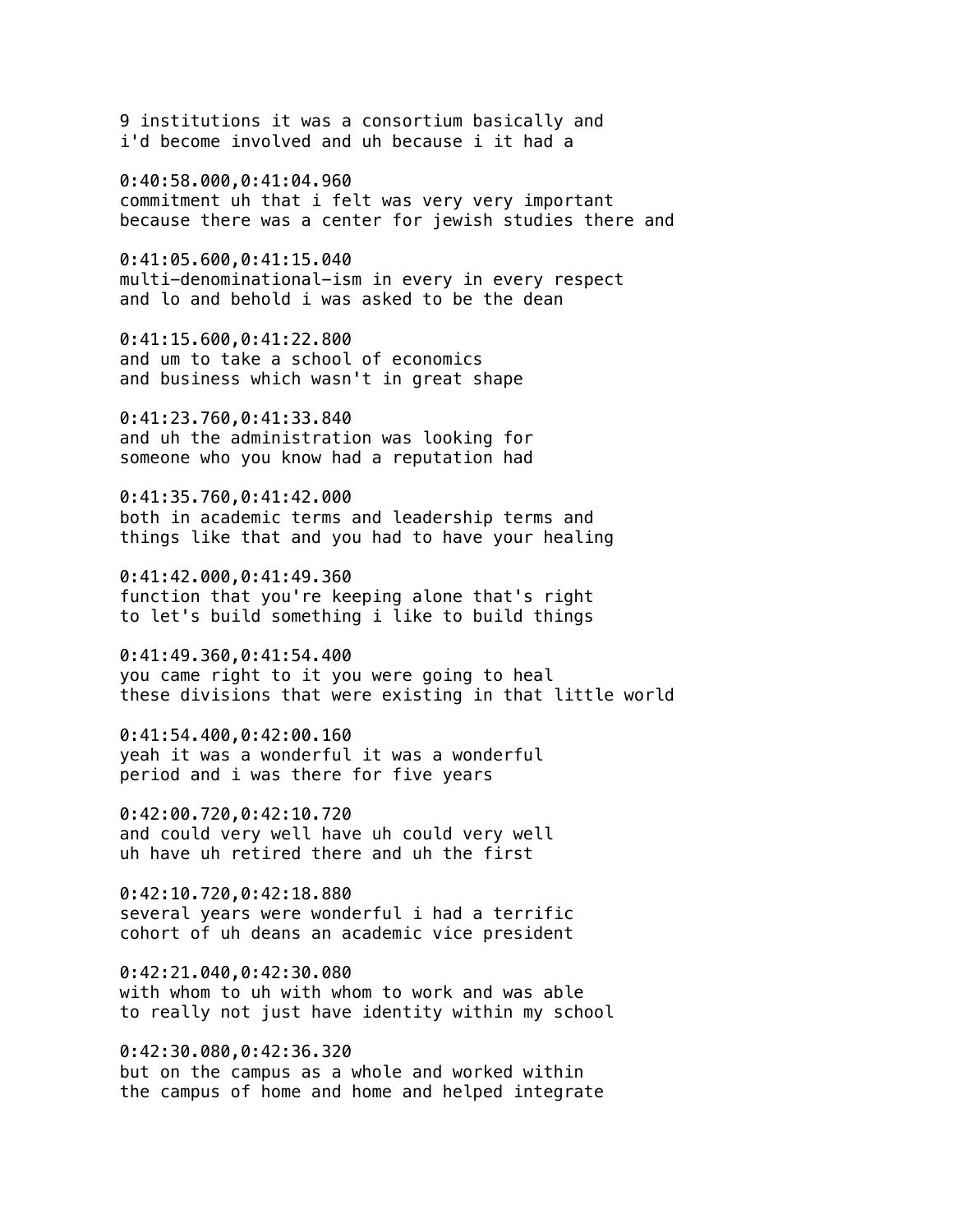0:42:36.320,0:42:44.880 the school more so in the campus because it was respected on the campus that i had a scholarly

0:42:44.880,0:42:54.480 background and also have background in a social science and understood social

0:42:54.480,0:43:09.840 science and uh you know was identified identified intellectually that's the best way i can put it

0:43:09.840,0:43:16.560 and do you feel Ed um i guess i remember the story very well uh there was a administrative shake-up

0:43:16.560,0:43:21.120 at the top there's this christian brothers organization they had some other ideas uh

0:43:21.120,0:43:26.720 different from the ones that existed when you were first hired a whole change of people there but

0:43:26.720,0:43:32.480 when you left when you did leave um did you look back and think that you had accomplished something

0:43:33.440,0:43:42.400 i thought that i had accomplished something and this is what uh my colleagues across the campus

0:43:42.400,0:43:49.360 and i had accomplished uh something i mean several faculty members who had been associate professors

0:43:50.080,0:43:57.120 for years and uh i always felt that one of the saddest positions on the campus

0:43:57.680,0:44:02.480 is to be a lifelong associate professor they were associate professors because

0:44:03.520,0:44:13.680 they had not uh engaged in uh research after they got uh after they got tenure which came

0:44:13.680,0:44:22.640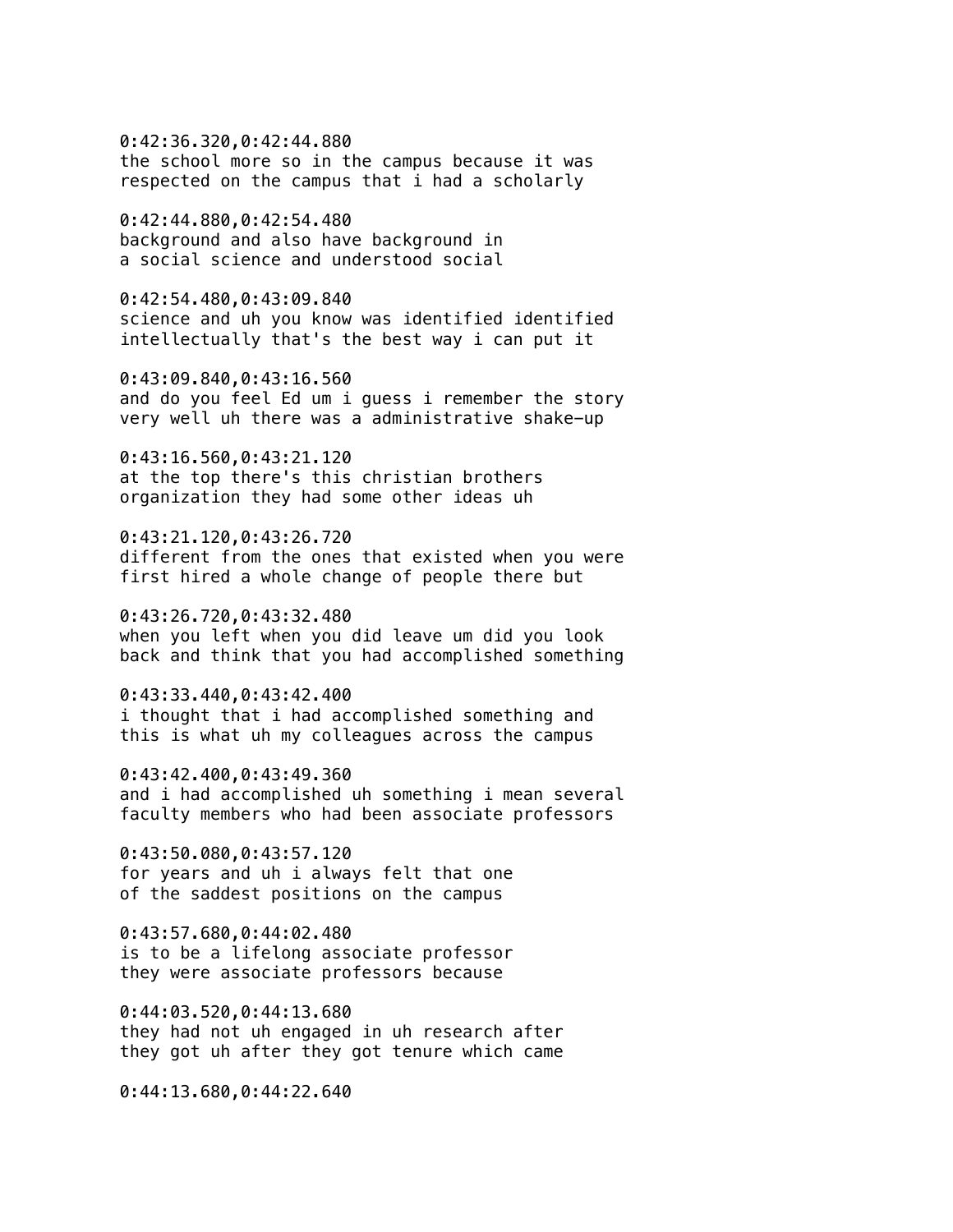with associate professor at Saint Mary's and i was able to encourage several of them look to

0:44:23.200,0:44:29.040 you know no one is expecting you he and all these people were basically economists and

0:44:29.040,0:44:35.840 don't say no one's expecting you to write articles for American Economic you know uh

0:44:36.640,0:44:43.680 Review and uh but write some things that interest you and you feel that are publishable

0:44:44.400,0:44:48.400 and they did and i thought that was an accomplishment it was

0:44:50.640,0:44:56.400 It brought greater recognition to that group you uh improve their positions i think i recall

0:44:56.400,0:45:00.320 you got them um more solidly established in their institutions

0:45:00.880,0:45:07.280 and um allowed them to feel to gain a strong measure of self-esteem exactly exactly

0:45:09.760,0:45:17.600 why did i leave because the president came in after the president who had been in that position

0:45:17.600,0:45:27.040 for i don't know brother craig uh my brother brother me for over 20 years uh wonderful man

0:45:27.040,0:45:35.040 wonderful man wonderful man they brought this guy in it was a young christian brother who had

0:45:35.040,0:45:44.320 been a dean of engineering or science at another christian brothers institution in Wisconsin

0:45:45.600,0:45:52.400 and uh we've all been part of the recruitment process and you know it's uh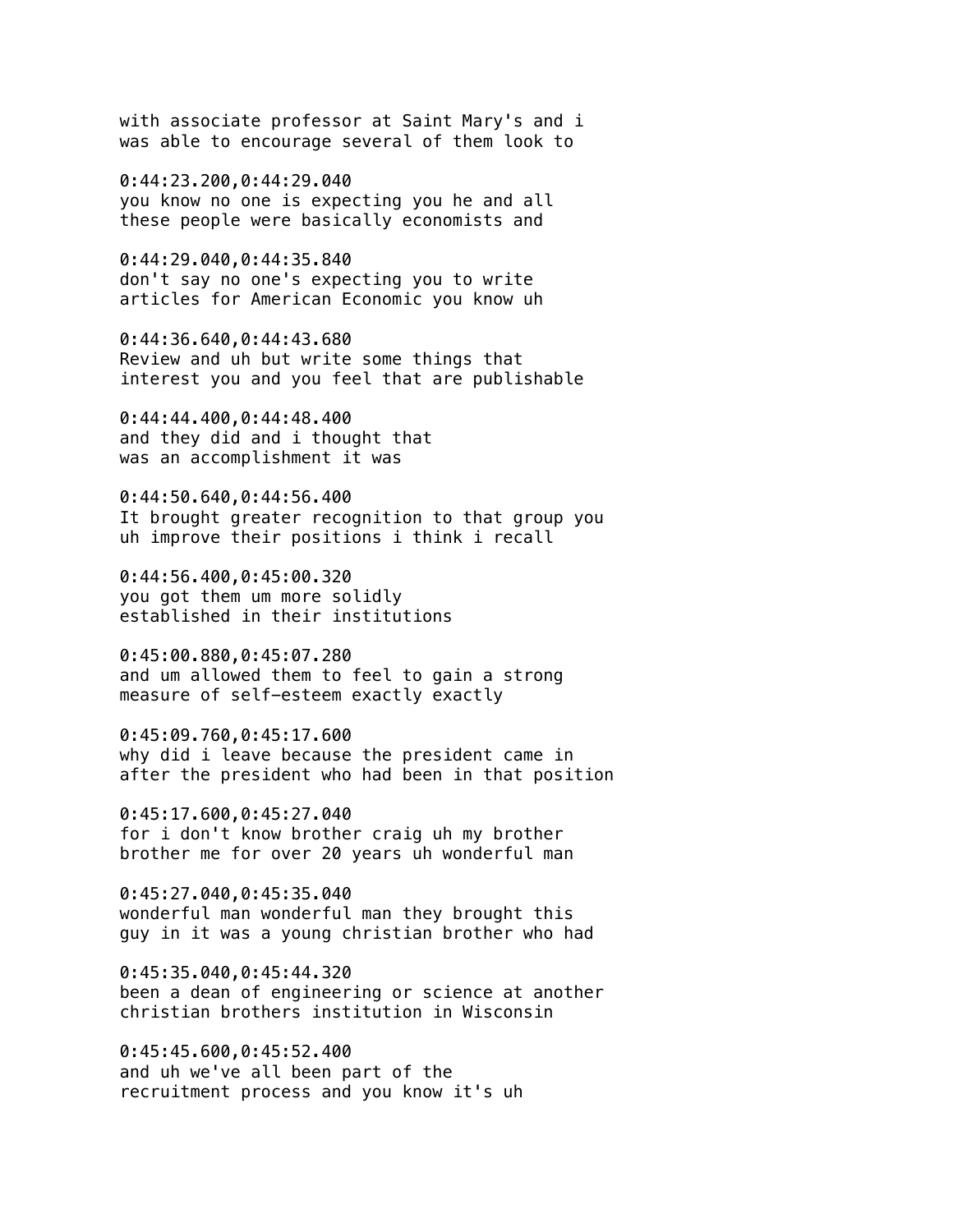0:45:53.360,0:46:00.880 it's a show-and-tell in both parts and this guy was young he came across as dynamic

0:46:00.880,0:46:11.600 he came across as uh at a stage of life creativity and he blew everyone out you know just

0:46:13.840,0:46:20.800 Blew everyone out in terms of the interview process he was you know everyone was very impressed it became

0:46:20.800,0:46:29.120 very obvious very soon unfortunately that all the glitters wasn't gold and he was a guy who turned

0:46:29.120,0:46:38.080 out to be very insecure very over his head i mean each of the deans had more experience

0:46:39.120,0:46:49.200 more wisdom if you will than he did and he went into micromanagement and uh

0:46:51.840,0:47:01.680 he just took an institution that was working to go to the next level and tore what we had

0:47:01.680,0:47:11.200 developed over the last five years and uh it became obvious that as long as he was president

0:47:12.560,0:47:16.480 nothing positive was going to happen and indeed we were going to be very constrained

0:47:17.040,0:47:24.160 in terms of what we could do and so you ran into a deep irony about institutions

0:47:24.160,0:47:31.280 the larger they are then the harder they are to change the smaller they are and when you

0:47:31.280,0:47:37.040 went into it you start that the smaller they are i can have an impact but the impact can

0:47:37.040,0:47:45.120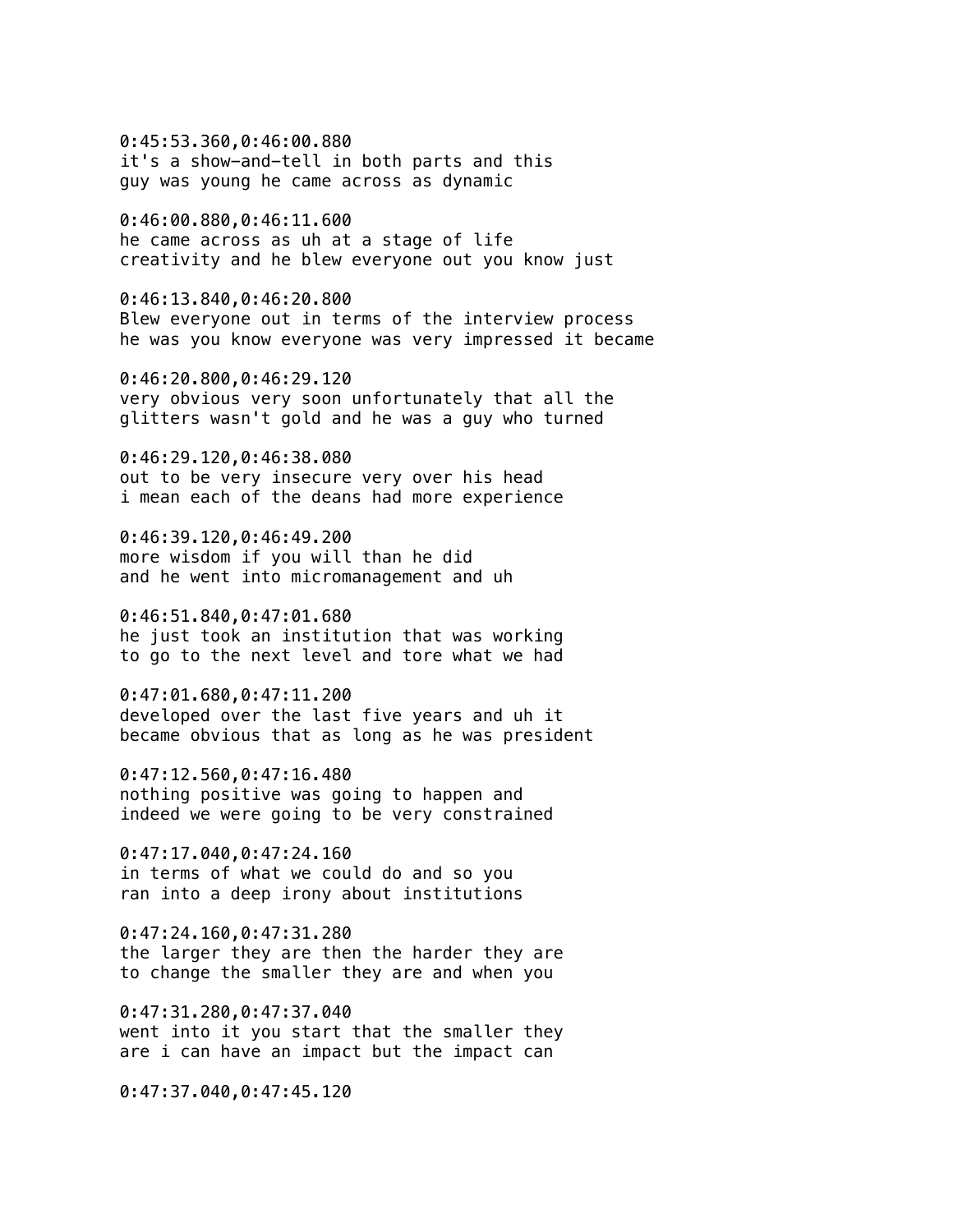be negative as well as positive serendipity i was walking on on the campus i ran into

0:47:47.440,0:47:54.640 David Leonard in political science who was also chair of the teaching programs

0:47:54.640,0:48:02.160 in peace and conflict studies and political economy i had chaired political economy before

0:48:03.360,0:48:12.480 during the 1980s which was under L&S and uh he saw me he said you know we really um

0:48:13.680,0:48:18.320 I'm looking for the chair of the peace and conflict studies program

0:48:19.040,0:48:26.080 he said you would come in with credibility and you know proven academic and leadership

0:48:26.960,0:48:38.800 dimensions and i spoke to spoke to Sandra to me was sort of a obvious obvious thing so they

0:48:41.120,0:48:48.480 i came and i what is it it was up to 40-49% or something that you could

0:48:49.200,0:48:57.200 draw a salary and um so i said yes but then it was very quickly an add-on after i came

0:48:58.640,0:49:04.640 Berkeley was in the first year of a program funded by rotary international

0:49:05.520,0:49:12.320 seven institutions worldwide which Berkeley was one in Duke and North Carolina

0:49:12.880,0:49:17.360 was the other in the United States and the other were others were as far flung

0:49:18.240,0:49:30.960 as as Japan and Latin America and Europe and established this program center for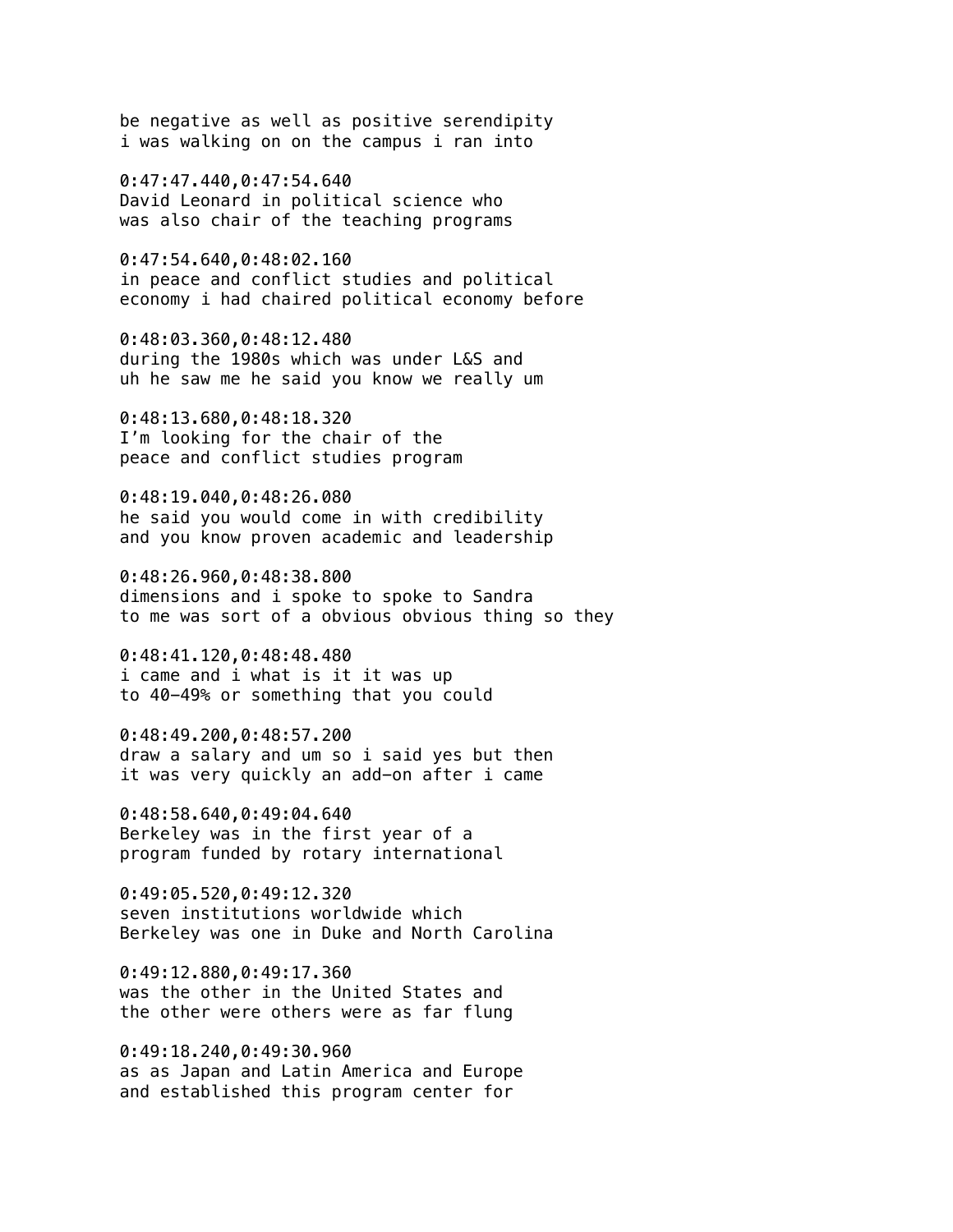0:49:33.120,0:49:40.080 studies in international studies in peace and conflict resolution

0:49:41.120,0:49:49.520 and i was asked i be willing to take this on and uh i said yes because this would have

0:49:50.160,0:49:58.320 really pulled me up to full time as opposed to uh partial appointment and peace and conflict studies

0:49:58.320,0:50:04.560 it was the most wonderful thing that happened one of my my happiest years at Berkeley

0:50:04.560,0:50:12.560 i was doing things i really loved and with people who were exceptional with some of whom to this day

0:50:13.360,0:50:18.080 i i have uh not really contact but physical

0:50:23.040,0:50:30.800 when i came to the bay area or when we went to England Ireland there were people there

0:50:30.800,0:50:37.040 it was wonderful thing you all right now look let's this is this is a marvelous way for us to

0:50:37.040,0:50:44.880 try to go back into your life right you're here uh the 21st century just 21st century just around the

0:50:44.880,0:50:50.640 corner well it's just coming right there you are you've got these programs at Berkeley the happiest

0:50:51.440,0:50:58.480 time of your academic life Ed all right all right uh let's go back a little bit let's go back to the

0:50:58.480,0:51:05.120 1960s let's go back over that long period you know done so many things towards

0:51:05.120,0:51:10.960 your now i may be taking you too literally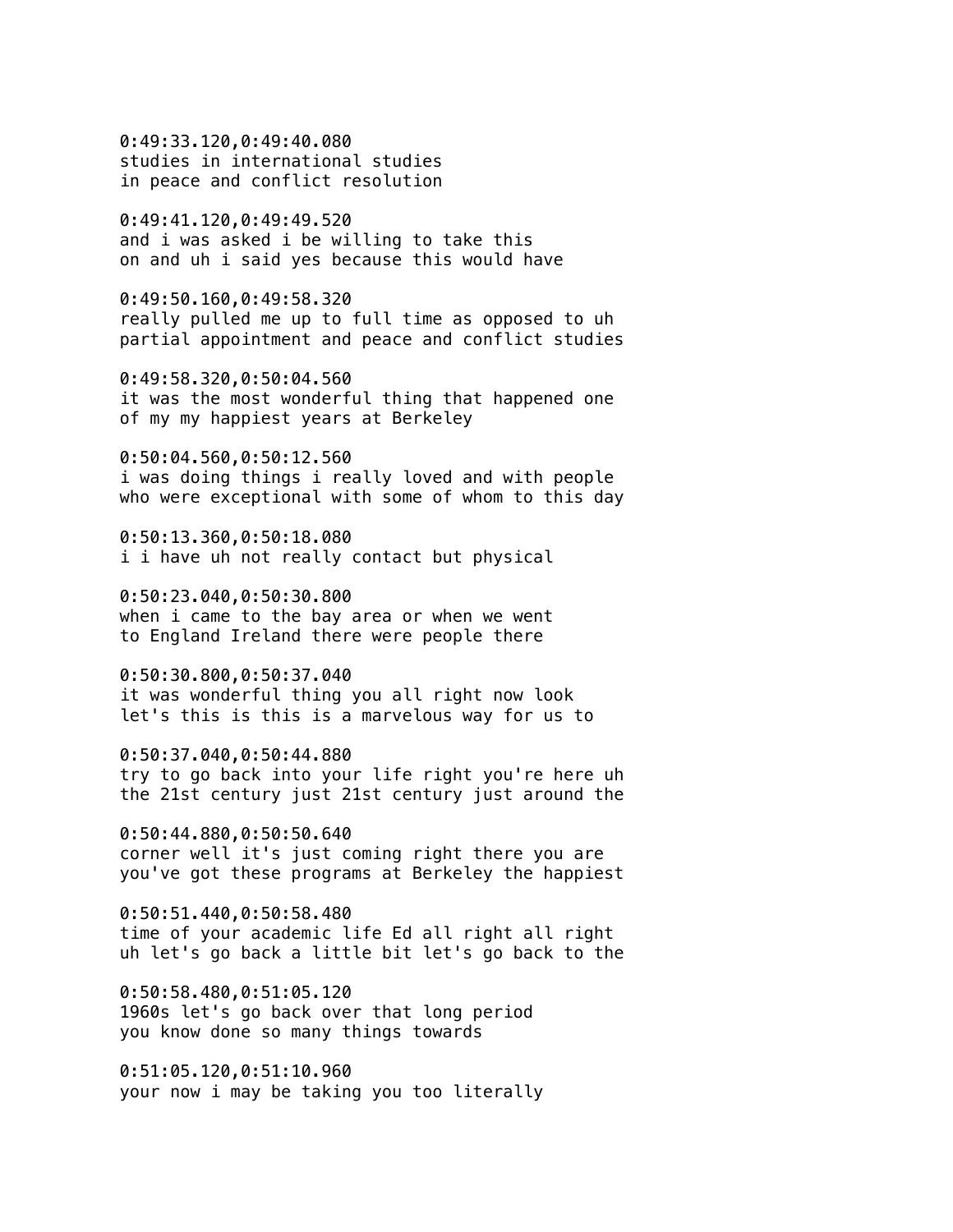and you can correct that to the happiest time

0:51:11.600,0:51:20.560 looking back on the Berkeley that you have known since 1964. um what was it about the

0:51:20.560,0:51:26.800 rotary experience in particular that made it the happiest that is why weren't the intervening years

0:51:28.400,0:51:36.960 uh as happy or were they or am i not phrasing it well well okay i i had happy years on the

0:51:36.960,0:51:46.480 Berkeley campus uh it's not that i was unhappy uh when i left i wanted to repot myself when

0:51:46.480,0:51:55.040 i left the 91 and had this new experience and uh being somewhere else i was half of my life

0:51:56.560,0:52:05.920 i left when i was 54 and in terms of academic life i had i figured another 15 18 years or whatever

0:52:07.200,0:52:13.920 so and also Berkeley had changed in this way and shown and I've often discussed it

0:52:14.640,0:52:24.800 when i left in 91 i could call up virtually anyone on campus and just call them directly

0:52:25.600,0:52:31.920 and set up a time to get together i think of Sandy Elberg who was dean of the graduate division for

0:52:31.920,0:52:39.760 many years i could call up Sandy i didn't have to go through three secretaries and assistants and

0:52:40.960,0:52:48.400 in other people on campus i knew these people because it was small enough that even with the

0:52:48.400,0:52:54.320 size of Berkeley there was still intimacy in terms of particularly in leadership you know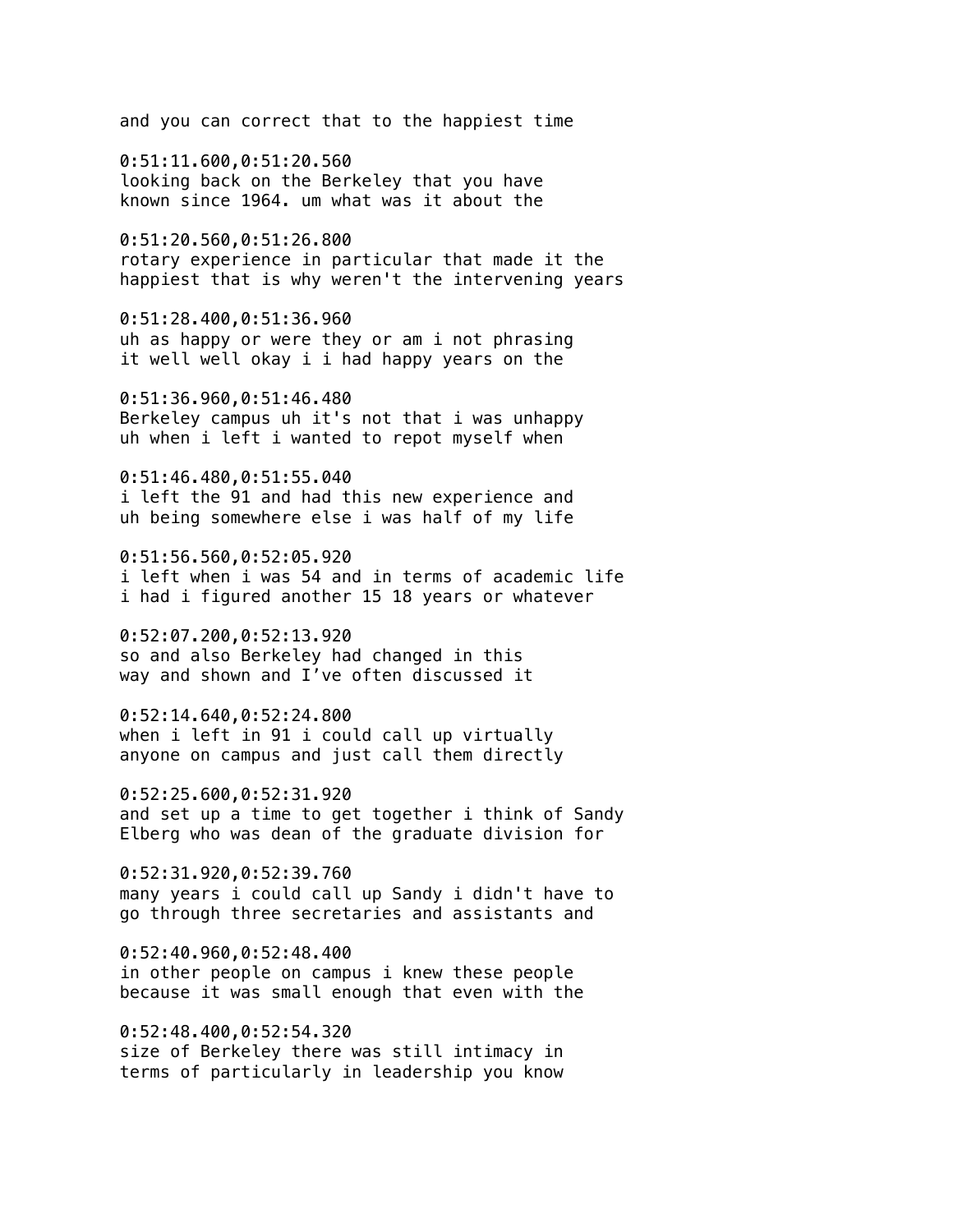0:52:54.960,0:53:03.600 uh relation when i came back i came back to an institution that i really didn't recognize

0:53:04.720,0:53:10.640 levels of bureaucracy have been established they're in positions where it was

0:53:11.920,0:53:16.480 you cut to the chase and got immediately to the person that you really wanted to talk to

0:53:17.840,0:53:24.880 here you went through assistance and assistance to the assistants i mean it had become corporatized

0:53:25.440,0:53:33.200 i mean this was not used in Berkeley is higher education in types of institutions like Berkeley

0:53:34.160,0:53:43.600 and to me this was a significant change that having been away a few years was rather striking

0:53:44.880,0:53:51.440 Berkeley gave me an opportunity to build something to take a major that

0:53:53.120,0:53:59.920 was not at the top of its game and lost some of its reputation and also here was this echoic

0:54:00.960,0:54:05.200 new uh center that had to be shaped and needed leadership

0:54:05.920,0:54:12.720 and had to be introduced to the campus and had to be done so by someone who had credibility on the

0:54:12.720,0:54:22.080 campus and it's it's like here too when we go back to my coming to Berkeley i had the opportunity

0:54:24.080,0:54:30.320 to work in a new field that didn't exist that where Berkeley was at uh one of the initial

0:54:31.280,0:54:39.760 institutions initial meaning literally less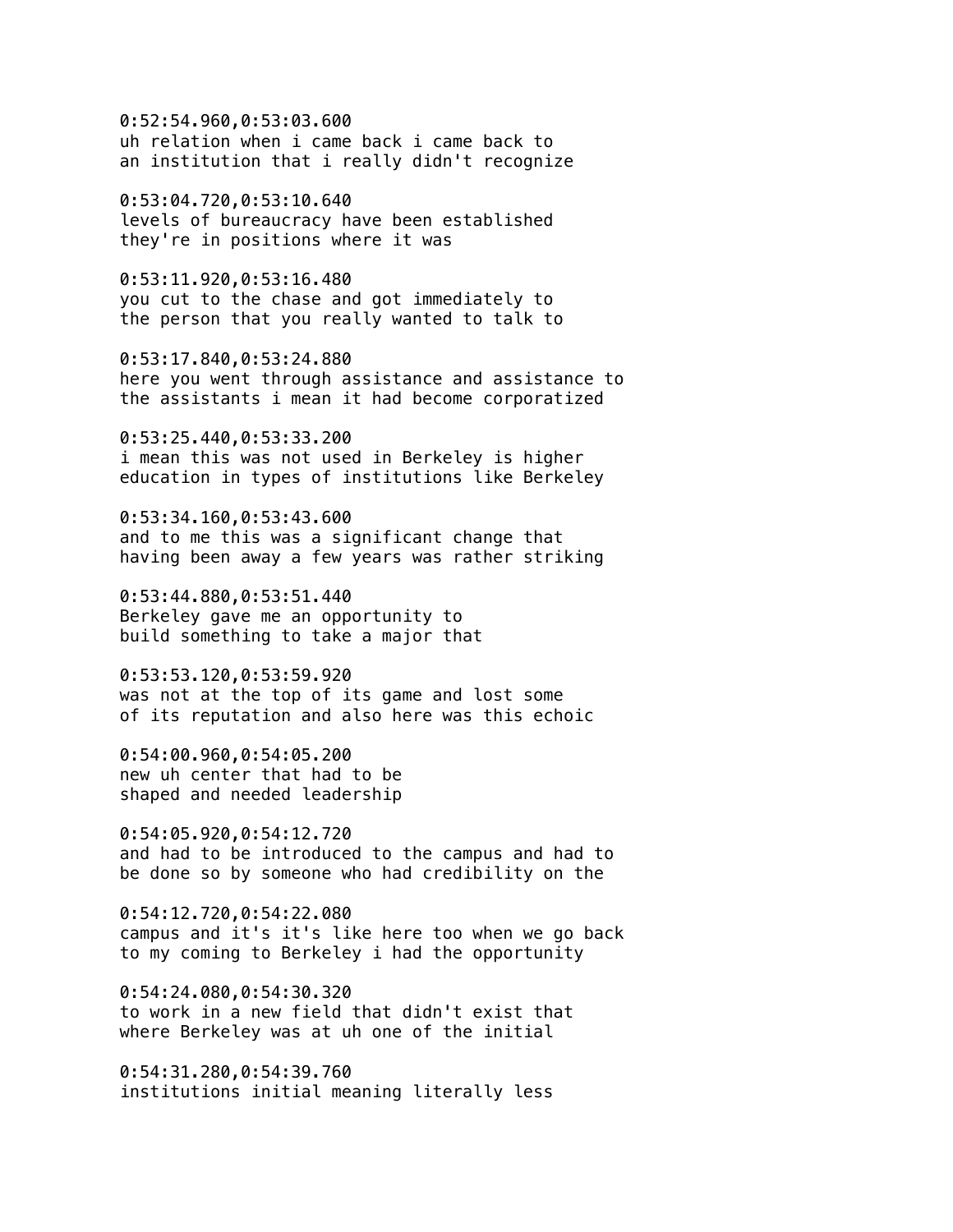than a handful to establish uh teaching programs

0:54:40.560,0:54:44.480 in what today we call business and society business and public policy

0:54:45.360,0:54:53.120 uh you know to widen to broaden out the heavily economic focus that business schools had

0:54:54.160,0:55:01.760 so when i came to Berkeley i couldn't appreciate because i hadn't been there before that this was a

0:55:02.720,0:55:11.120 developmental situation and also a situation where as the next generation after the

0:55:11.920,0:55:22.640 uh Dow Votow's it was my generation and it's all these things have a common denominator

0:55:24.000,0:55:32.000 of creating something of sort of going beyond the status quo of having the satisfaction of

0:55:33.520,0:55:39.600 developing here and you would conclude that the Berkeley that you had known

0:55:40.400,0:55:43.920 maybe today i don't know we've been out of the game for a little bit um

0:55:43.920,0:55:50.400 was flexible enough to allow for this these innovative thrusts people were accommodating and

0:55:51.440,0:55:56.080 that would be a strength of Berkeley you think in the in the day yes it was

0:55:56.080,0:56:03.280 for example you know i i had offers from other institutions here there wasn't an offer because

0:56:03.920,0:56:12.960 it was mutually understood that you know i was not the type of fish for the Harvard Business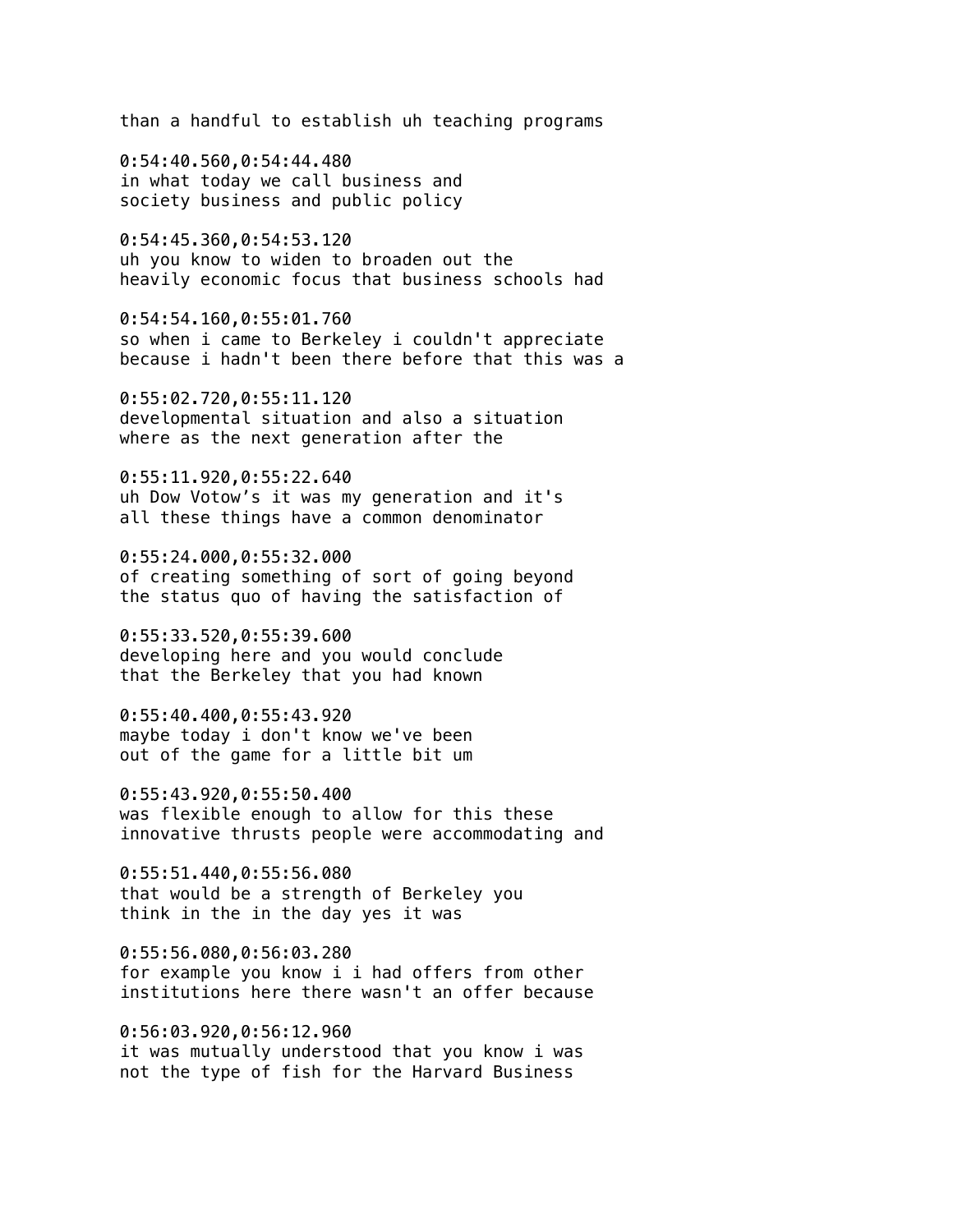0:56:12.960,0:56:21.520 school i never could have functioned there it's whole ethos who are preparing the uh economic

0:56:22.960,0:56:33.520 economic elites the management elite the business elite of uh of of America and and the world and

0:56:33.520,0:56:42.800 yes i mean there were scholarly uh work done there and a few people who uh became you know very good

0:56:42.800,0:56:49.040 friends and highly respected in fact you know were very helpful when i needed outside letters

0:56:49.040,0:56:55.760 for promotion and giving me very strong letters but it was not me i would have been totally

0:56:57.680,0:57:04.960 in this fit the public university ethos as a sense that our students

0:57:05.840,0:57:12.800 that they didn't have was the thing that it a place like Harvard and also i visited for a

0:57:12.800,0:57:20.400 semester at uh at Dartmouth at Amos Tuck another uh a reputable uh

0:57:20.400,0:57:27.520 business school but there was a sense of entitlement among students what do you want to

0:57:28.480,0:57:37.840 do today in class that's going to give me value added for my career all students want value added

0:57:38.560,0:57:45.760 but there wasn't uh the sense of the attitude you know I'm paying you deliver something valuable to

0:57:45.760,0:57:54.640 me that's a really i think a very pregnant point to make suppose Ed suppose I'm thinking in a fantastic way

0:57:55.200,0:58:01.600 you would go back into the undergraduate classroom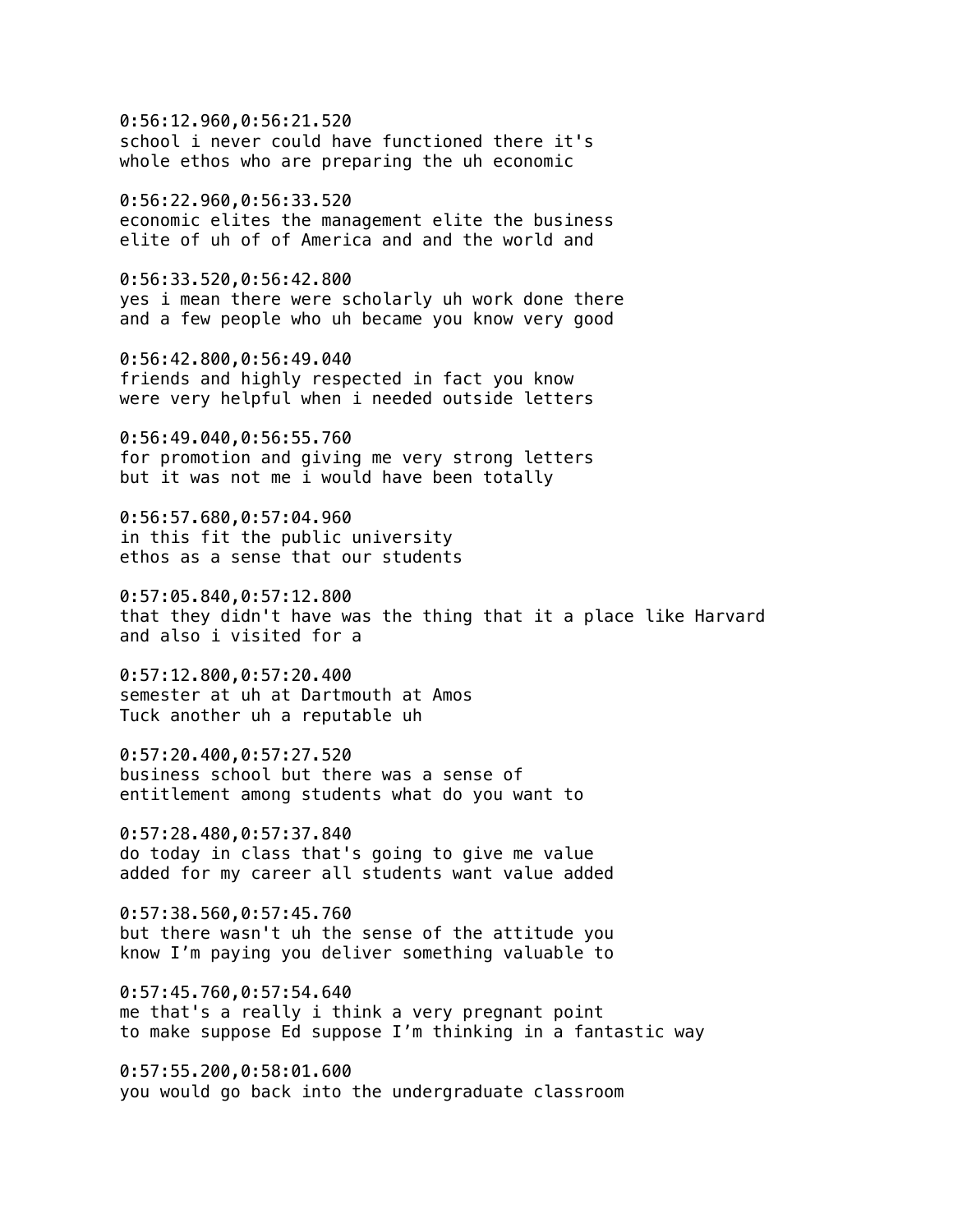today let's suppose you the vigor the strength you

0:58:01.600,0:58:05.920 know all of that things that we don't quite have it the same way anymore suppose we had

0:58:05.920,0:58:09.840 them and we went back into the undergraduate classroom today what would you like to teach

0:58:10.640,0:58:16.480 what do you think would be really an important subject to teach political economy that's that's

0:58:16.480,0:58:24.560 the best way to put it in the 18th century sense no well we could start there really take

0:58:26.160,0:58:33.680 things i had done from various aspects of my career like starting off in this new field of

0:58:33.680,0:58:40.320 a social and political environment environmental business developing into ethics developing into

0:58:41.200,0:58:52.880 focus and opportunities to work internationally from places from Indonesia to Israel to Australia

0:58:52.880,0:59:02.320 it's to integrate all these facets of my academic experience to build some things to build a major

0:59:03.360,0:59:10.960 that really would reflect that that would be would be fine but that's what we're doing from the start

0:59:10.960,0:59:16.000 so what you would be adding to I'm just going back to the fact that i find this consistency

0:59:16.000,0:59:20.400 in your life this thread that runs all the way through it this is what you sort of had in your

0:59:20.400,0:59:25.600 head when you started but what you would bring now to it would be the experience that you've gained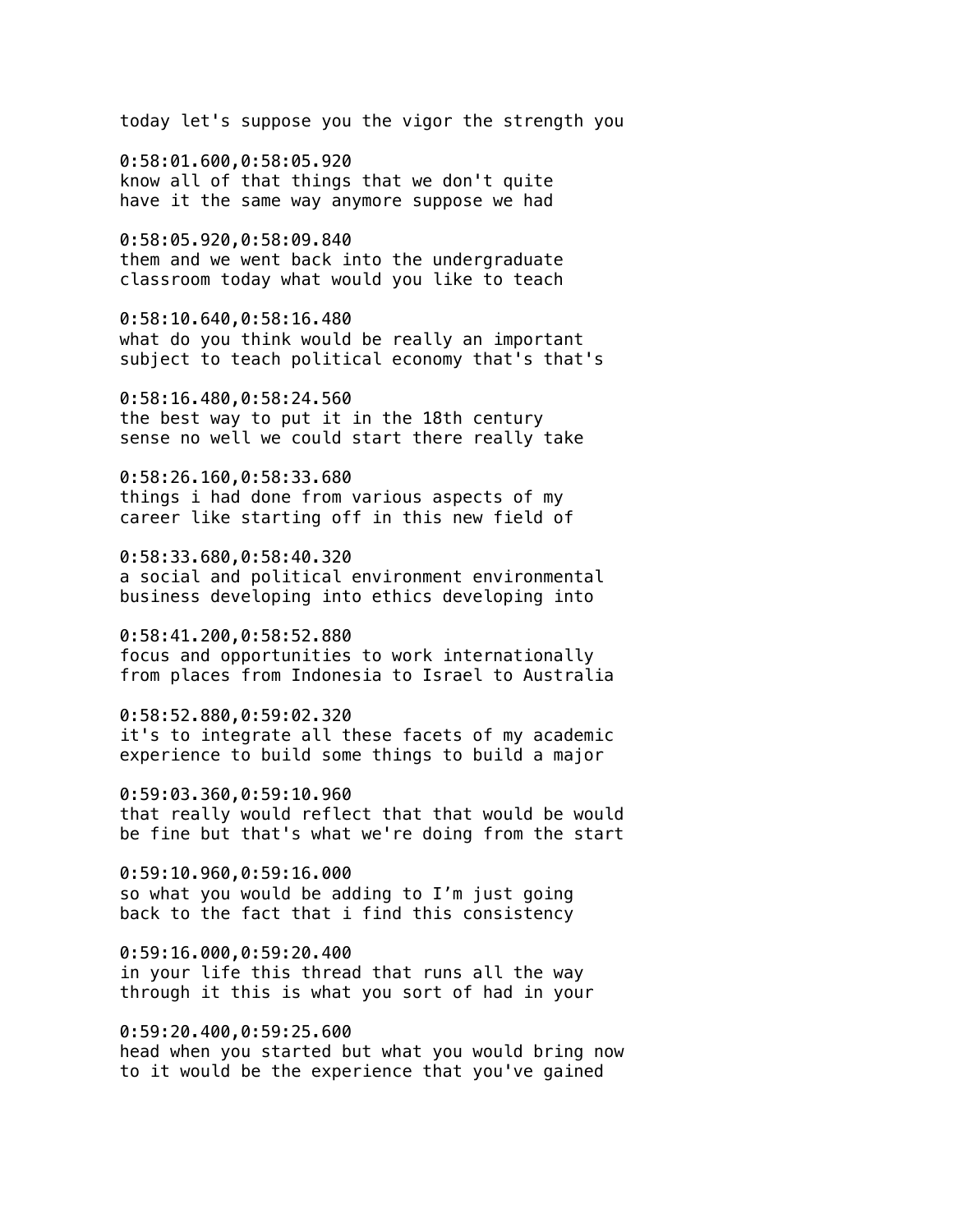0:59:26.400,0:59:33.200 totally but you're staying true to yourself my dear friend still yourself also my career

0:59:34.480,0:59:44.640 also brought out something that i guess i really didn't know that i that i had I'm a risk taker i

0:59:44.640,0:59:55.600 i was a risk taker in the sense that um i um started off practicing law which never

0:59:56.400,1:00:06.800 thought i'd be doing anything else and uh you know that was from the get-go in my life and uh

1:00:07.600,1:00:15.600 i wasn't finding the type of satisfaction i hoped for and here i had this opportunity in a place

1:00:15.600,1:00:24.320 I've never been with people i never met really and going into a totally different world which i

1:00:24.320,1:00:31.600 only knew really as a student further risk is not going on for the Ph.D. but

1:00:33.280,1:00:43.760 doing it with the law degree and the masters and serendipity once again i mentioned my experience

1:00:44.720,1:00:54.400 in law school where i worked a dinner project looking at corporate political activity and it

1:00:55.040,1:01:00.880 led to the publication of a book called The Corporation in American Politics

1:01:02.160,1:01:07.520 which was the first i didn't know it and i some people are very strategic in terms of

1:01:07.520,1:01:12.400 the research that they do i just didn't what interested me when i thought i knew

1:01:13.360,1:01:21.200 something about well the book was a seminal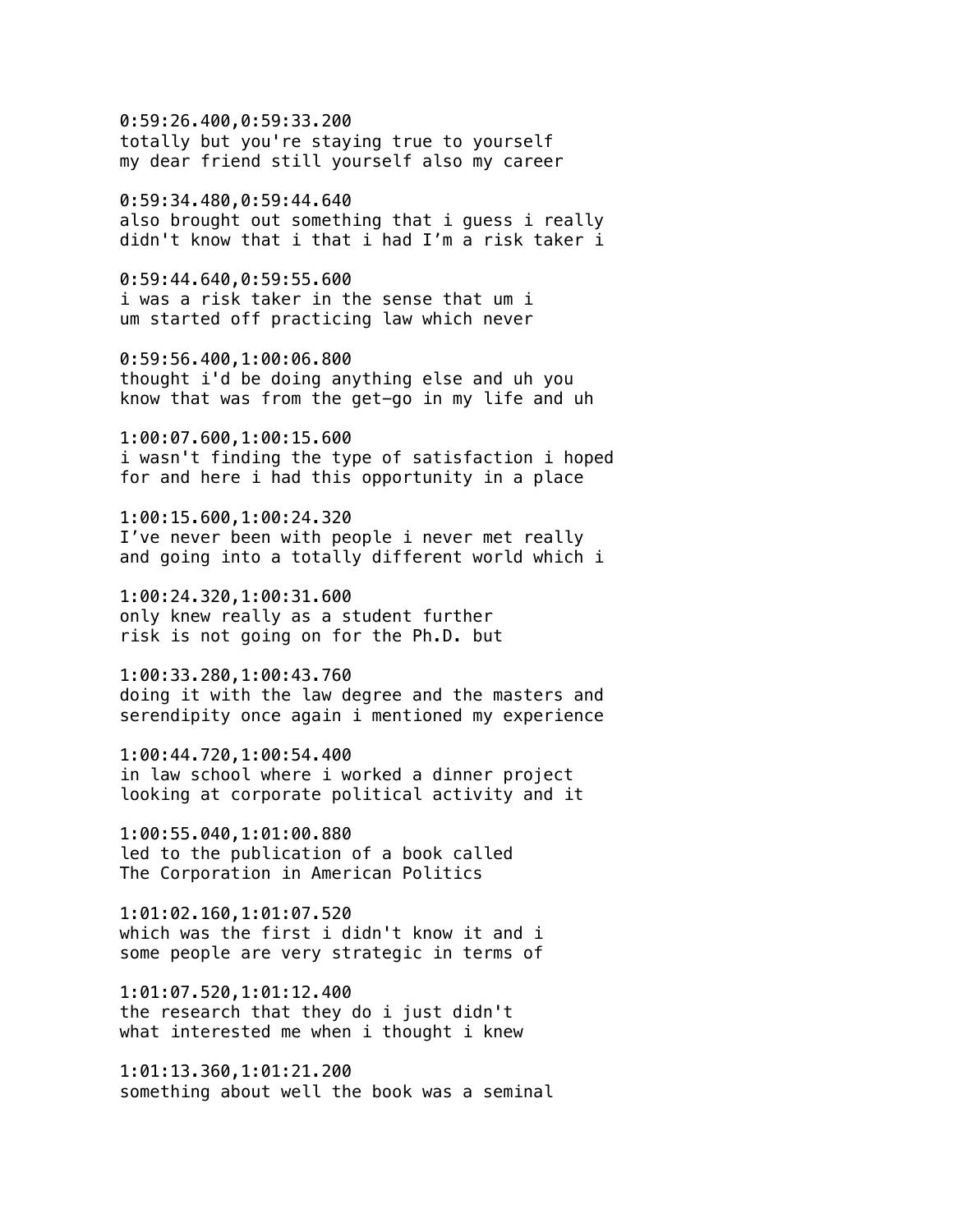in in uh schools of business and management

1:01:22.160,1:01:29.920 and won me an award as a young faculty member uh right before the time i was coming up

1:01:31.120,1:01:40.320 for tenure and it i helped develop uh an area of study within uh

1:01:41.200,1:01:45.680 business schools looking at corporate political activity this is a book that

1:01:45.680,1:01:52.960 I'm also very proud of it's in Japanese given to me by colleagues at major university it's

1:01:52.960,1:02:05.840 a collection of my work that they translated into into Japanese and then lastly there is

1:02:06.480,1:02:14.320 is that a golden bear it's a golden bear that's right given to me by uh California

1:02:14.320,1:02:23.040 women's lacrosse team where i served as a faculty advisor here a question that i i think often

1:02:23.040,1:02:29.680 appears in the legacy these legacy interviews what advice would you give me as a young starting

1:02:29.680,1:02:36.800 out as a young starter out as to how to live in this complex academic environment very complex environment

1:02:38.800,1:02:46.160 i think first of all unless you're able to really pursue your passion with regard to your

1:02:47.360,1:02:58.240 scholarship your teaching and unless you can do this in an environment where you feel comfortable

1:02:58.240,1:03:06.080 with regard to the values of the institution and of your department or the people with whom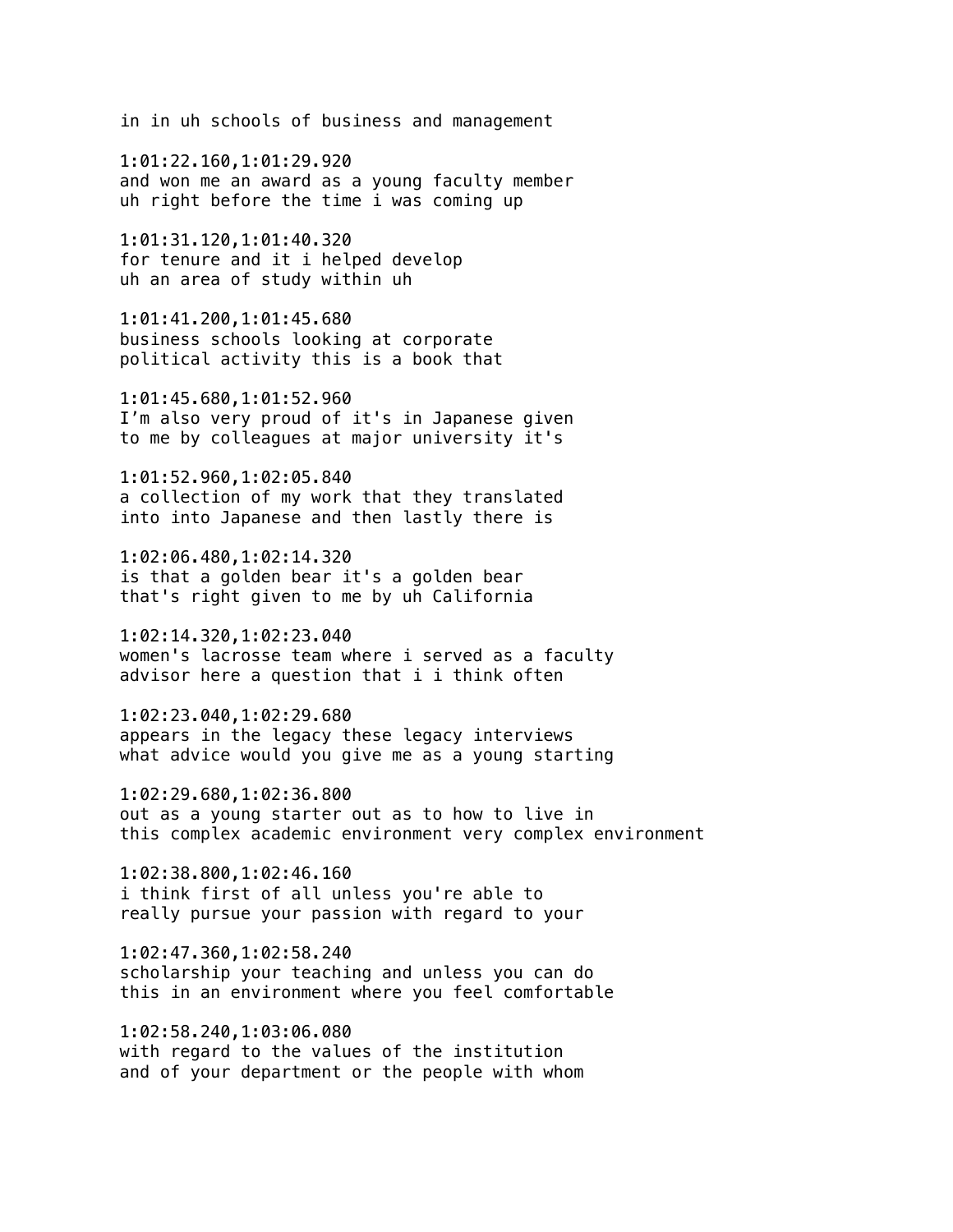1:03:06.080,1:03:13.920 you were working unless you feel comfortable unless it offers your spouse your partner

1:03:15.440,1:03:20.960 all the opportunities that she wants and needs because she's been the joint risk taker

1:03:22.560,1:03:24.480 along with you and because

1:03:26.480,1:03:33.920 more than anything your marriage is the most important the most sacred alliance

1:03:34.640,1:03:41.600 you feel you can have the type of academic life you want in a personal level in which you

1:03:43.680,1:03:51.840 can live the way you want it's not a place for you and i realize that at times you may not have

1:03:52.560,1:04:01.360 the choice right away or whatever but you should keep your eyes open do your work while you're here

1:04:01.360,1:04:11.840 try to build your record while you're here but then the opportunity comes to go elsewhere

1:04:14.400,1:04:23.440 uh Berkeley afforded me great latitude in what i did during my years at the university in terms

1:04:23.440,1:04:31.760 of both my teaching and my research i taught in three schools over the course of my uh years here

1:04:33.040,1:04:40.000 a high school Berkeley business school obviously as far as my base international

1:04:40.000,1:04:50.560 and area studies and the college of letters and sciences uh political economy and peace

1:04:50.560,1:04:58.080 and conflict resolution specific areas then lastly the law school where i taught a course in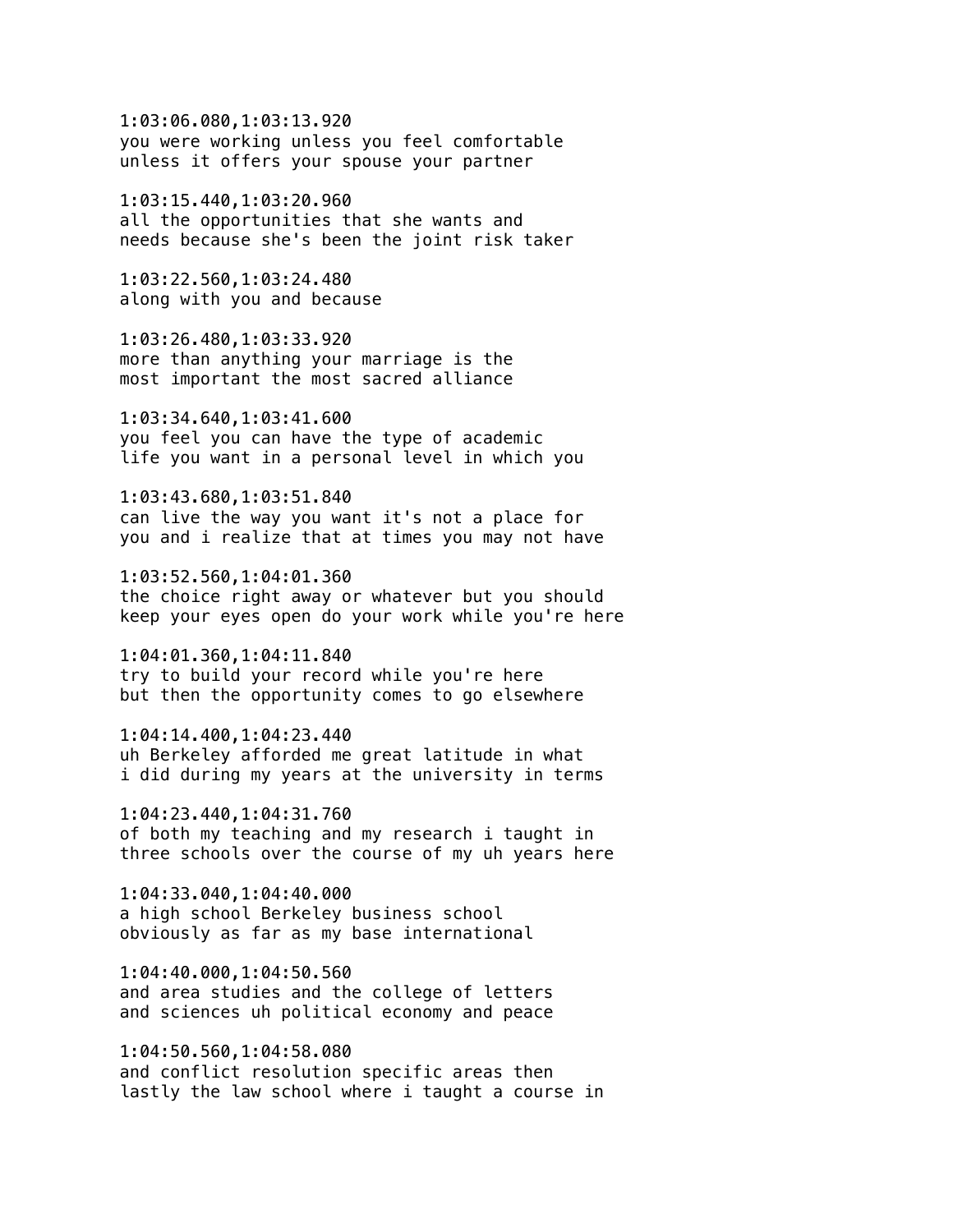1:04:59.040,1:05:06.640 uh campaign well election law particularly as it affected corporations and

1:05:08.800,1:05:18.240 that's one thing secondly i had the freedom to teach in several different areas

1:05:21.600,1:05:29.280 i work in corporate political activity which is one of my major areas particularly as regarded to

1:05:30.080,1:05:36.080 corporate involvement in the electoral process campaign contributions secondly

1:05:36.640,1:05:43.120 this inchoate field when i started in it of corporate social responsibility

1:05:44.080,1:05:51.280 and the opportunity to be part of its development both here at Berkeley and

1:05:53.520,1:06:02.080 as well as nationally and even internationally through opportunities i had to teach abroad and

1:06:03.360,1:06:07.200 and participate in international meetings conferences

1:06:08.400,1:06:12.160 and um thirdly in the area of business ethics

1:06:13.120,1:06:20.880 were as part of getting it really established here in Berkeley and also internationally

1:06:22.560,1:06:36.480 and particularly jewish business ethics which rarely was included in the but

1:06:37.360,1:06:43.520 contributed to getting business ethics uh very much involved in management education

1:06:44.800,1:06:55.600 um also i i'd like to point out that my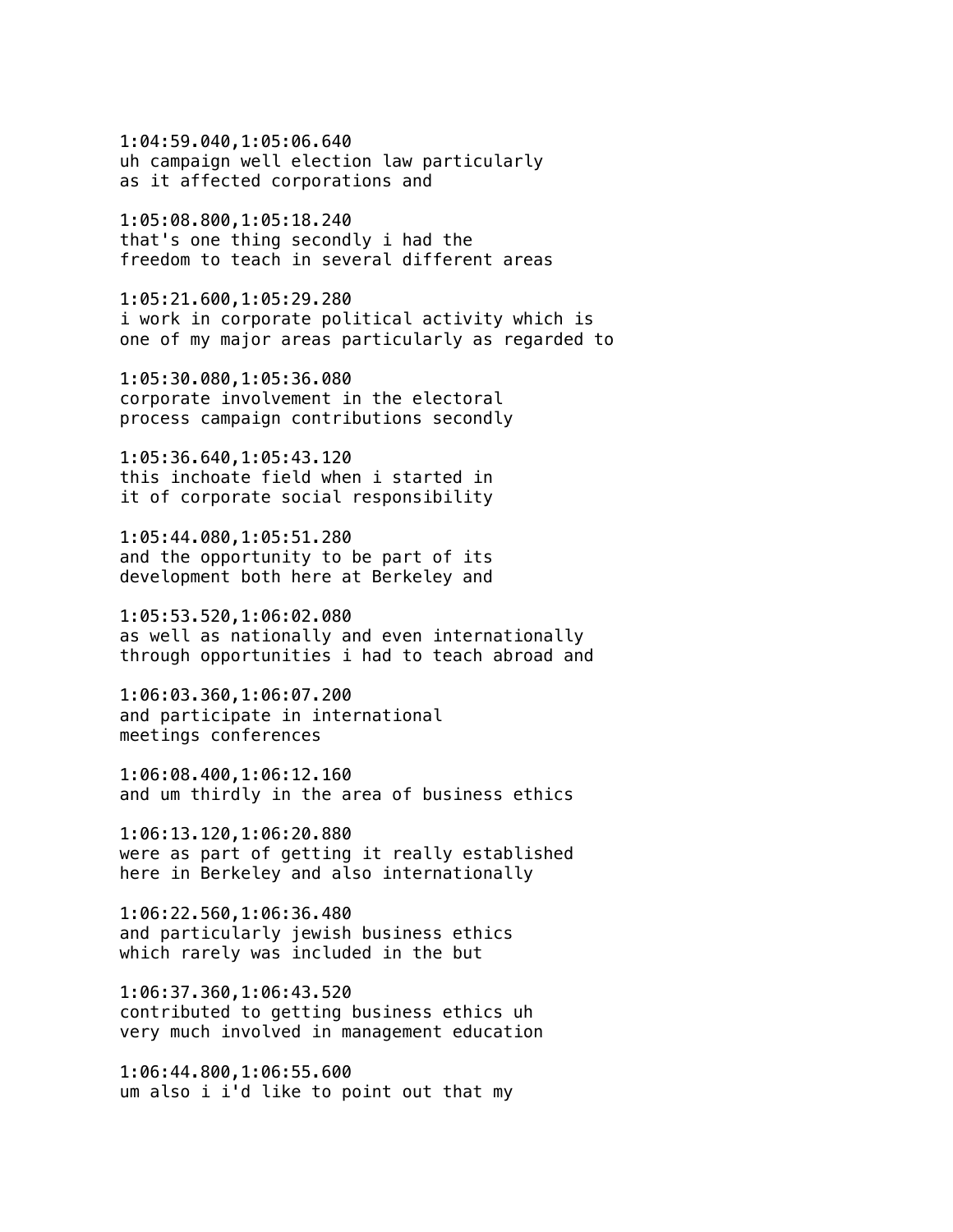work was empirical as well as conceptual

1:06:56.480,1:07:05.200 uh i won't call the philosophical i don't know what is that but conceptual in terms of framing

1:07:05.920,1:07:14.080 the field of corporate political activity as well as social or business organizations

1:07:14.880,1:07:20.800 and i did that both domestically and internationally when i was on

1:07:22.000,1:07:27.360 sabbaticals and had an opportunity to do research in England and

1:07:28.880,1:07:35.200 Israel with regard to those social role of key economic institutions there

1:07:36.480,1:07:43.920 so the international component is something that was very important to me facilitated

1:07:45.040,1:07:52.480 and it was also facilitated in these things by the Woodrow Wilson Center where

1:07:52.480,1:08:03.360 There I was a Wilson fellow for uh for a year and h gave me a brief research for uh writing

1:08:03.360,1:08:18.080 freedom that uh can never be uh emulated except in an institution of that character i also my um

1:08:19.840,1:08:23.920 my work my research also had uh

1:08:26.400,1:08:34.400 very unexpected uh practical significance my Israeli research

1:08:36.480,1:08:40.960 research i did during sabbatical in a paper i gave looking at the

1:08:43.040,1:08:51.040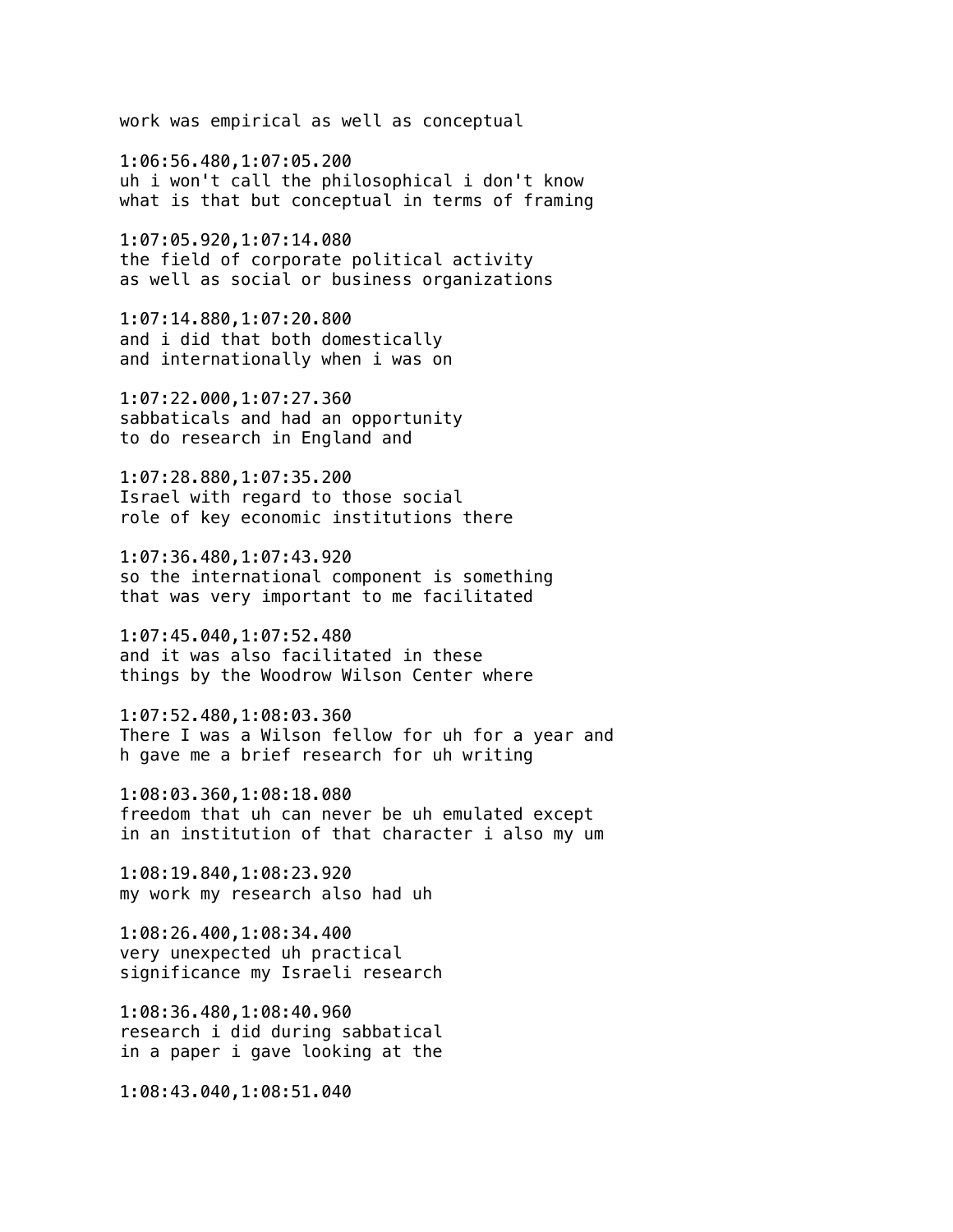dilemma in terms of the social and economic roles of the Histadrut in the historic

1:08:55.280,1:09:06.080 a feature of a colloquium in Israel celebrating the 50th anniversary of the Israeli enterprises

1:09:07.200,1:09:12.640 and was picked up by Israel's leading economic journal

1:09:14.000,1:09:23.360 something of importance in this whole debate and also my work on campaign contributions

1:09:24.880,1:09:38.320 here too was during the 70s and early 80s was i was one of the uh well significant contributors

1:09:38.320,1:09:45.680 to looking at what the role of corporations was in political action committees and uh

1:09:47.120,1:09:52.480 quite leading questions of raising questions about its corporate power

1:09:53.520,1:10:00.640 and um the testimony before congress and things of this nature

1:10:01.440,1:10:15.840 so they were not intended at the outset but had very high policy implications uh in the

1:10:17.440,1:10:22.880 in terms of real-life uh real-life issues which i thought was

1:10:25.520,1:10:35.040 something that i really wanted to uh to do also a leadership role at Berkeley was the

1:10:36.320,1:10:46.480 academic senate was involved very primary role that i played but also a chair to the Berkeley

1:10:50.000,1:11:00.720 emeriti association and chaired the equity advisory committee to the athletic study center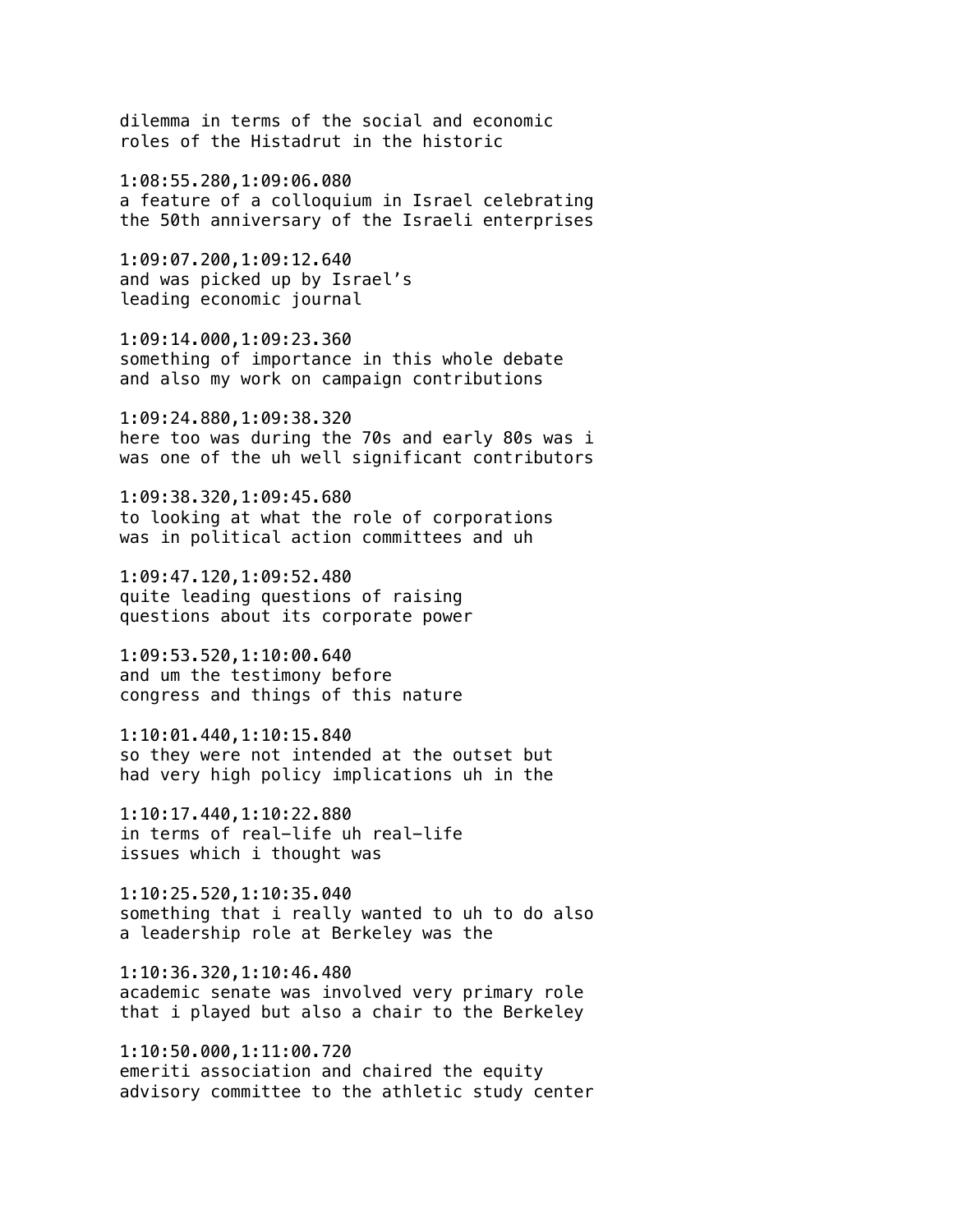1:11:01.920,1:11:07.520 um it's mentioned just two items and also

1:11:09.440,1:11:18.560 the um spent over 10 years serving as the faculty mentor to the women's lacrosse team

1:11:19.200,1:11:28.640 the type of contribution and fun things that i did it uh did at Berkeley and

1:11:29.280,1:11:37.840 in the general community i heard all things i was on the board of Graduate Theological Union

1:11:38.640,1:11:48.800 of the American baptist homes of the west um i i got involved with religious communities which we

1:11:49.360,1:11:59.520 later here once again there was nothing strategic about it but later became if you will an important

1:11:59.520,1:12:08.560 factor in my being asked to am i agreeing to be the dean of school of economics and business at

1:12:09.120,1:12:21.840 graduate theological union these are important uh things and you know general community

1:12:23.600,1:12:34.000 it's um and i guess the thing that was very gratifying for me after i uh finished my

1:12:35.200,1:12:44.240 my term as senate chair it's a group of faculty who sent me a recognition acknowledging

1:12:45.200,1:12:53.520 me for my integrity courage courage and leadership during some very difficult times

1:12:53.520,1:13:03.840 serving as the chair of the Berkeley division and in that theme others

1:13:04.800,1:13:09.360 reinforce in different types of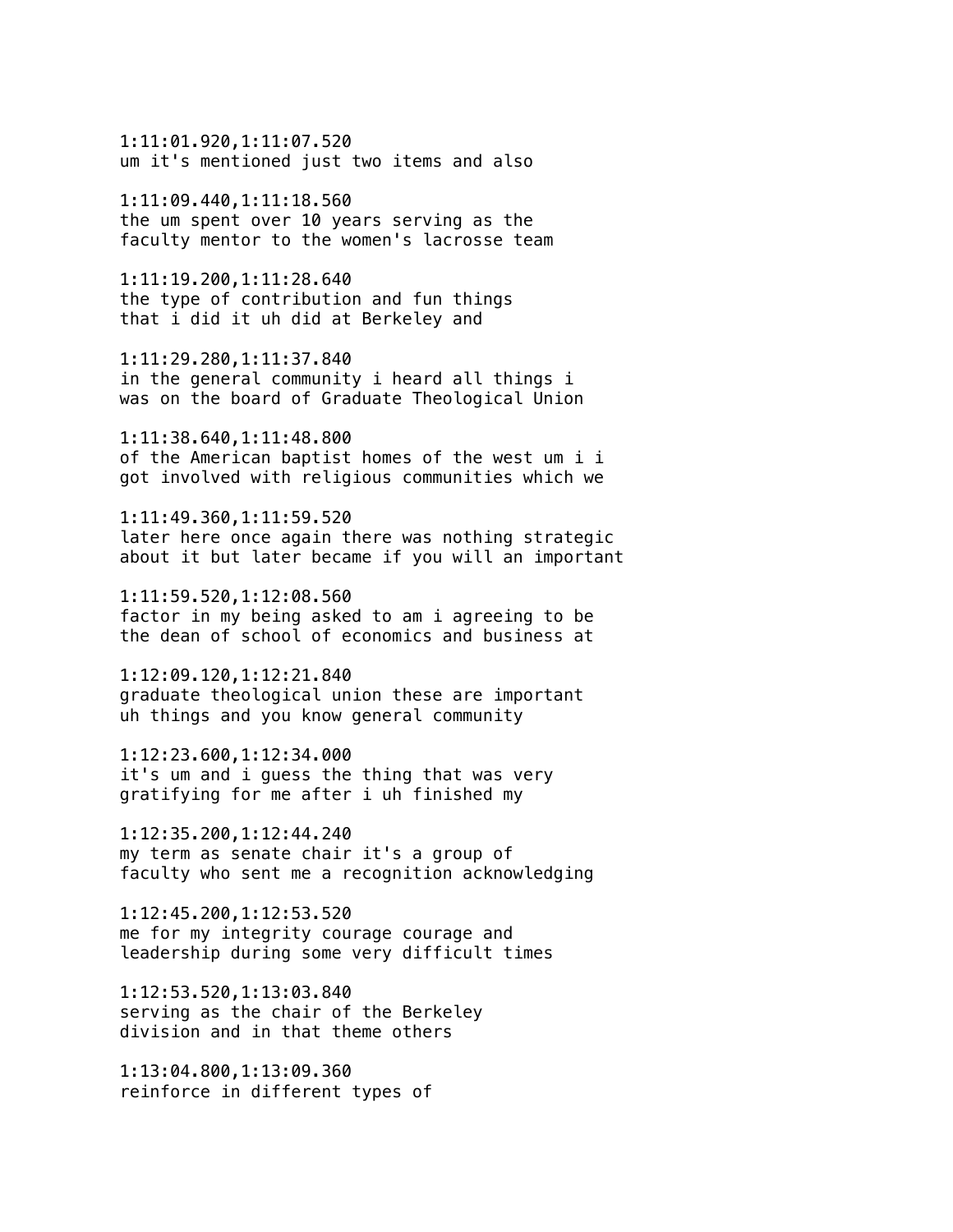acknowledgments that i received

1:13:11.040,1:13:18.000 and that meant a great deal to me because i had always saw it first and foremost

1:13:21.280,1:13:24.080 integrity you know you can have all sorts of distinctions

1:13:25.040,1:13:34.800 but integrity if you don't have that then you're not truly a leadership a leader

1:13:36.880,1:13:43.120 or a person in the ethical sense of what a person is and

1:13:44.400,1:13:53.520 it also helps being courageous in difficult times and the leadership aspect these were very very

1:13:54.240,1:14:04.400 meaningful things for me i received this outside of the university setting the

1:14:06.640,1:14:09.440 When i finished my directorship of the

1:14:12.240,1:14:19.120 Rotary Center for International Studies and Peace and Conflict Resolution the chairman of the

1:14:19.120,1:14:31.920 rotary foundation also sent me an acknowledgement emphasizing the same terms so to me it was more

1:14:33.360,1:14:38.880 these acknowledgements were more important than uh some of the things that are more formalistic

1:14:39.920,1:14:46.080 recommendations because this went to the heart of the type of life i was trying to live

1:14:46.080,1:14:56.320 and type a life where i was infused with my jewish values which once again um

1:14:56.320,1:15:06.160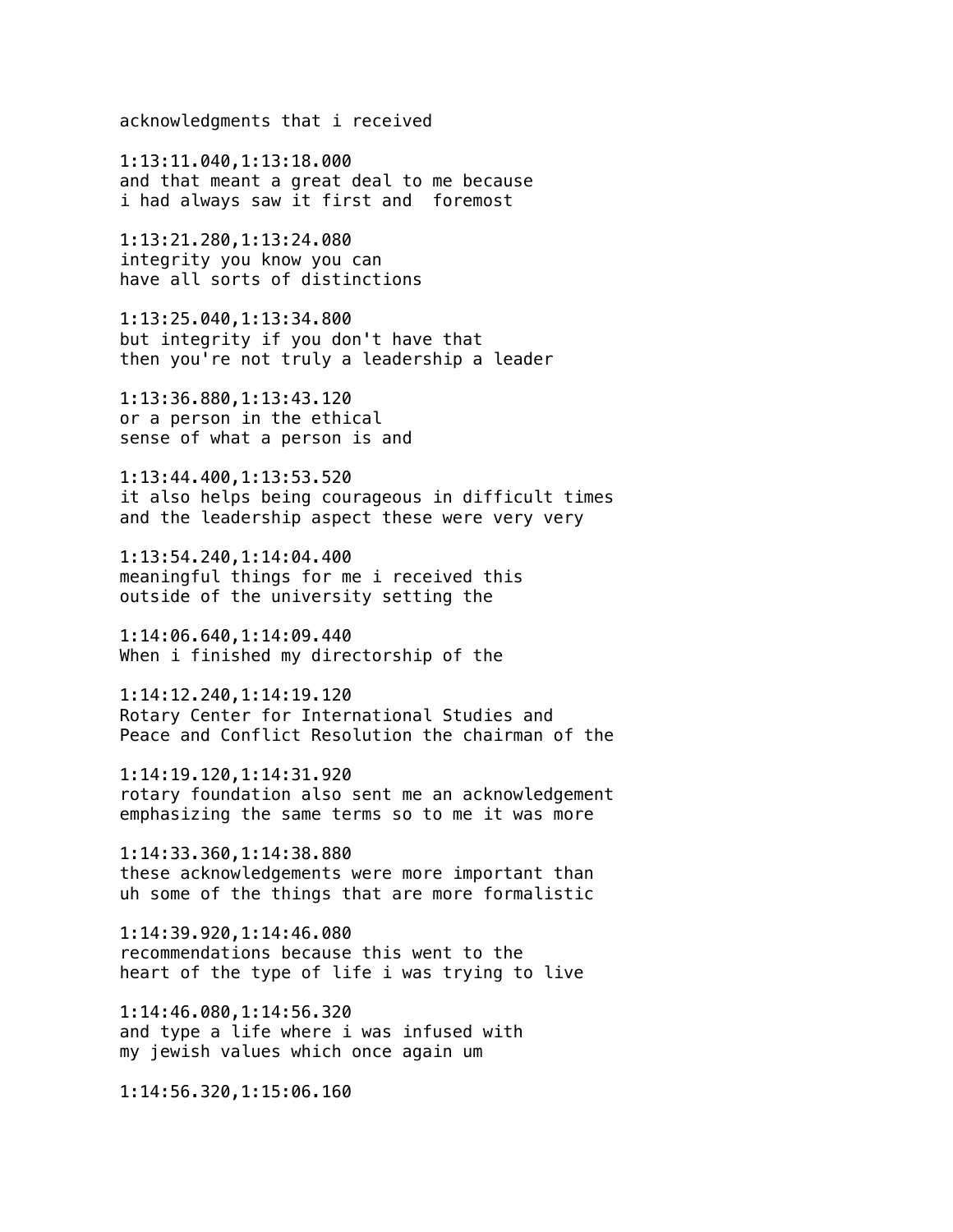in the book Book of Micah would say what does uh god ask of me 1:15:08.560,1:15:13.600 but to do justly to uh

1:15:16.320,1:15:24.400 be compassionate to fellow human beings and uh

1:15:24.400,1:15:30.880 to walk humbly with your god well i don't know if i achieved all that but i tried

1:15:35.920,1:15:46.880 i want to recognize my children something that deserves very important emphasis in terms of

1:15:47.600,1:15:59.840 the contribution that Mimi and uh Dan uh and uh when he joined the family my son-in-law made to

1:15:59.840,1:16:13.840 my life of uh being at my back at all times going along with my life was at times intruded on their

1:16:13.840,1:16:20.320 own when we went off on sabbaticals for a year they left their friends they left their schools

1:16:20.320,1:16:29.040 they left their life and yes that they had very important contributions to their life but still

1:16:30.640,1:16:38.960 and they went along with me and at times my up as absences when i taught abroad and just being there

1:16:38.960,1:16:50.400 and being the good people and the contributing people that they are uh Mimi through her work

1:16:51.040,1:16:57.520 in the area of serving the needs of families and children with

1:16:59.040,1:17:10.080 special needs very personal very direct having great impacts in terms of Dan uh his

1:17:12.480,1:17:18.960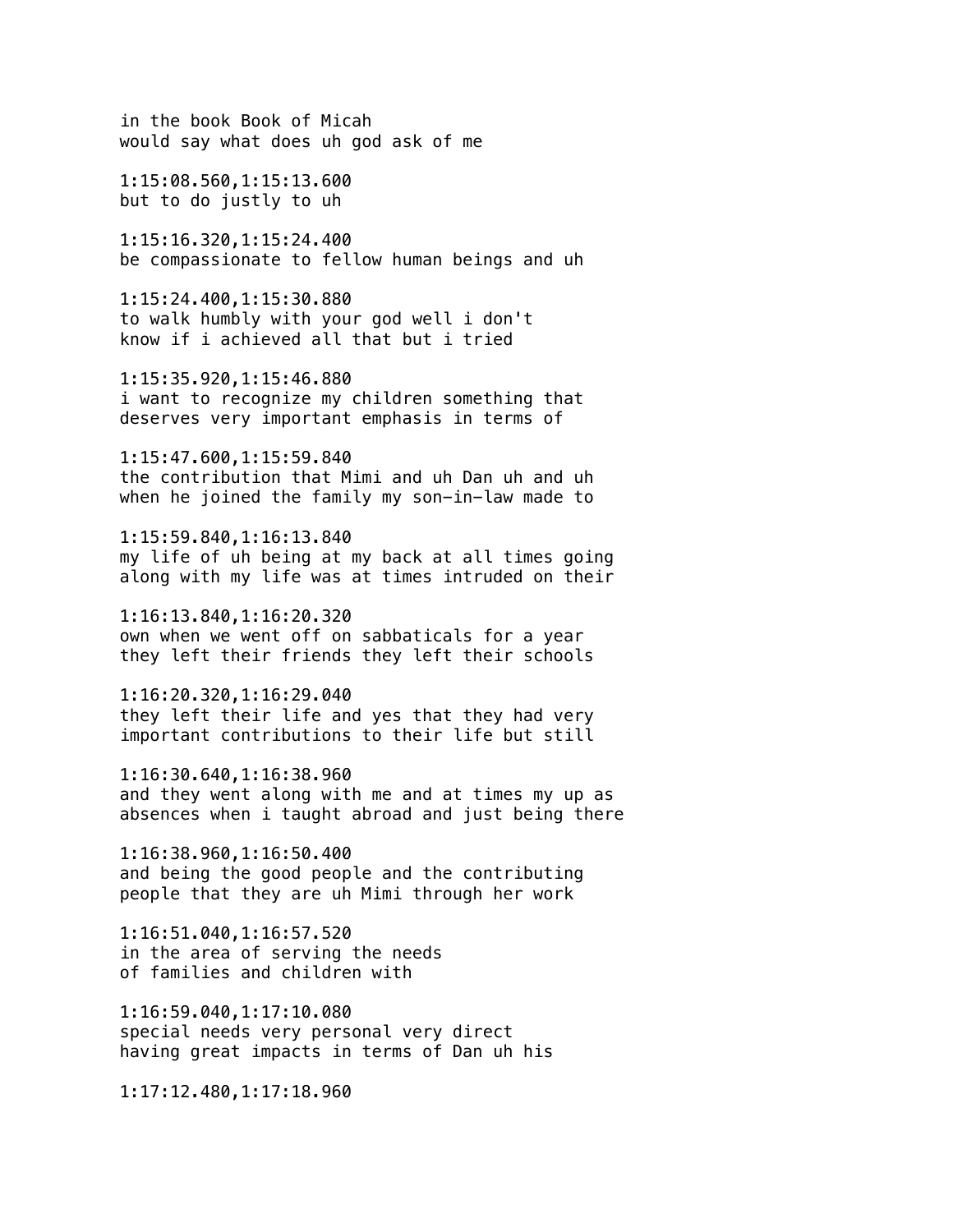work with the U.S. state department for over 25 years in which he is still involved domestically

1:17:18.960,1:17:37.040 and abroad to try to facilitate and contribute to U.S. policy and its implementation in places

1:17:39.360,1:17:45.440 in sub-Saharan Africa and China and elsewhere

1:17:46.720,1:17:53.440 and then that's through his rabbinic leadership contributing to the lives

1:17:53.440,1:18:00.640 of people of many many people over the course for years very proud of them i feel

1:18:02.720,1:18:07.840 very blessed by the lives that they lived and

1:18:09.760,1:18:17.040 my two grandchildren who are still in uh your earlier stages of life

1:18:17.040,1:18:25.840 and you know what can i say grandchildren grandchildren uh love at its best

1:18:27.840,1:18:33.760 and um we're coming to the end of the interviews they were wonderful to speak to an old friend

1:18:33.760,1:18:39.840 uh and to listen to you put together um here you put together your thoughts

1:18:40.560,1:18:48.080 um i think that um we're still alive therefore what are you doing today i feel very busy

1:18:48.080,1:18:55.440 being the life partner without her as she is as she was from the get-go who joined at

1:18:55.440,1:19:01.760 the hip and joined in the head thank you my dear friend on behalf of the the Emeriti association

1:19:02.320,1:19:08.880